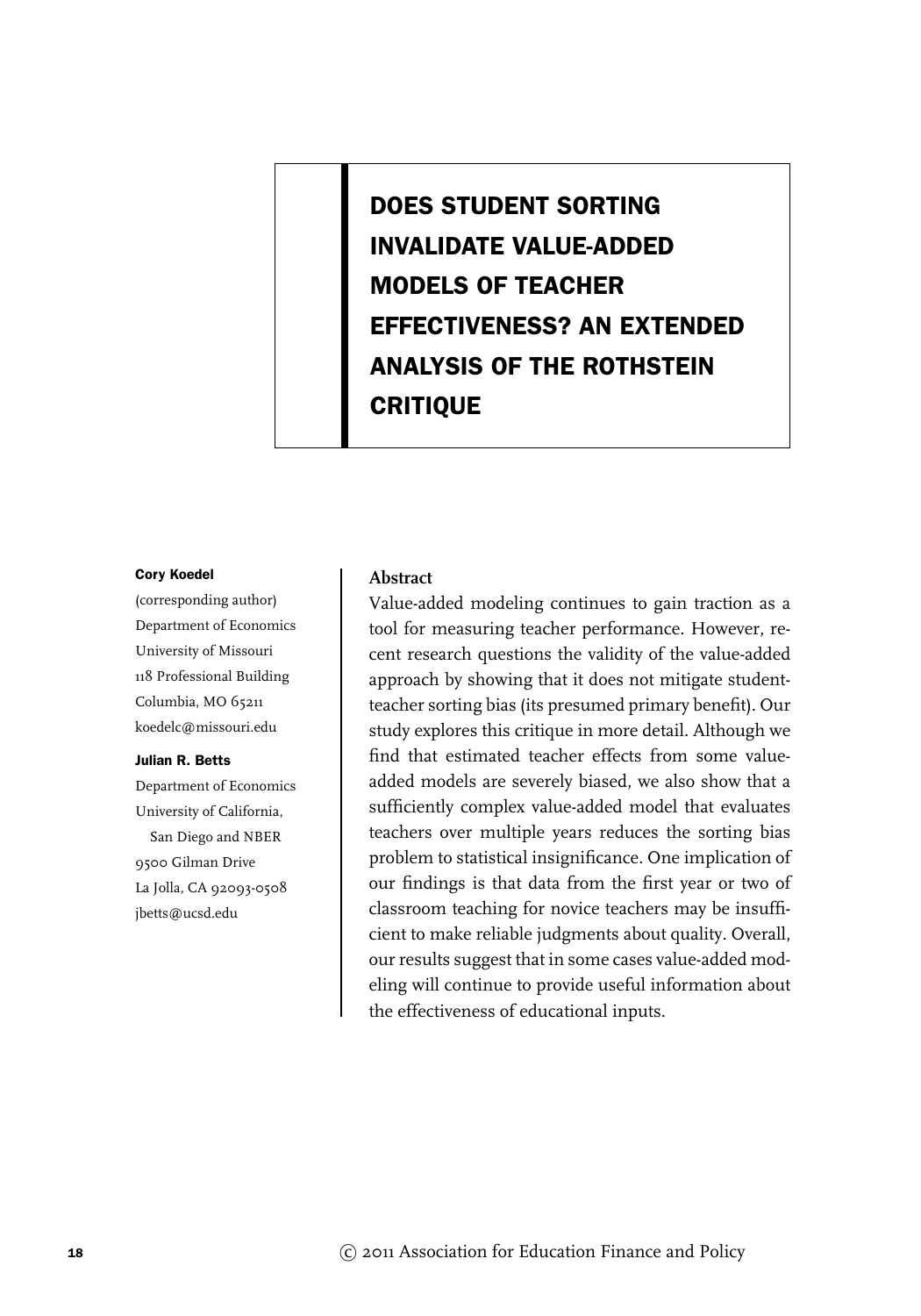# **1. INTRODUCTION**

Economic theory states that in an efficient economy workers should be paid their value marginal product. Implementing this rule in the service sector is not simple, as it is often not obvious how to measure the output of a white collar worker. Teachers provide an example of this problem: public school teachers' salaries are determined largely by academic degrees and credentials and years of experience, none of which appears to be strongly related to teaching effectiveness.

Perhaps in recognition that teacher pay is not well aligned with teaching quality, President Obama has recently called for greater use of teacher merit pay as a tool to boost student achievement in America's public schools. But in the United States teacher merit pay is hardly a new idea. It has been used for at least a century, but most programs are short lived or survive either by giving almost all teachers bonuses or by giving trivial bonuses to a small number of teachers. Teachers have traditionally complained that principals cannot explain why they gave a bonus to one teacher but not another (Murnane et al. 1991). Opponents of teacher merit pay would raise the question of whether we can reliably measure teachers' value marginal products such that informed merit pay decisions can be made.

The advent of wide-scale student testing, partly in response to the requirements of the federal No Child Left Behind (NCLB) law, raises the possibility that it is now feasible to measure the effectiveness of individual teachers. Indeed, recently developed panel data sets link students and teachers at the classroom level, allowing researchers to estimate measures of "outcome-based" teacher effectiveness.<sup>1</sup> Because test scores are generally available for each student in each year, they lend themselves comfortably to a value-added approach where the effectiveness of teacher inputs can be measured by student test score growth. The conjuncture of President Obama's recent calls for teacher merit pay and the development of panel data sets that provide information on student achievement growth raise the stakes considerably: can we use student testing to reliably infer teaching quality?

In most schools, students are not randomly assigned to teachers. A presumption in value-added modeling is that by focusing on achievement growth rather than achievement levels, the problem of student-teacher sorting bias is resolved because each student's initial test score level is used as a control in the model. The value-added approach is intuitively appealing, and increasing demand for performance-based measures by which teachers can be held accountable—at the federal, state, and district levels—has only fueled

<sup>1</sup>. For recent examples see Aaronson, Barrow, and Sander 2007, Hanushek et al. 2005, Harris and Sass 2006, Koedel and Betts 2007, Nye, Konstantopoulos, and Hedges 2004, and Rockoff 2004.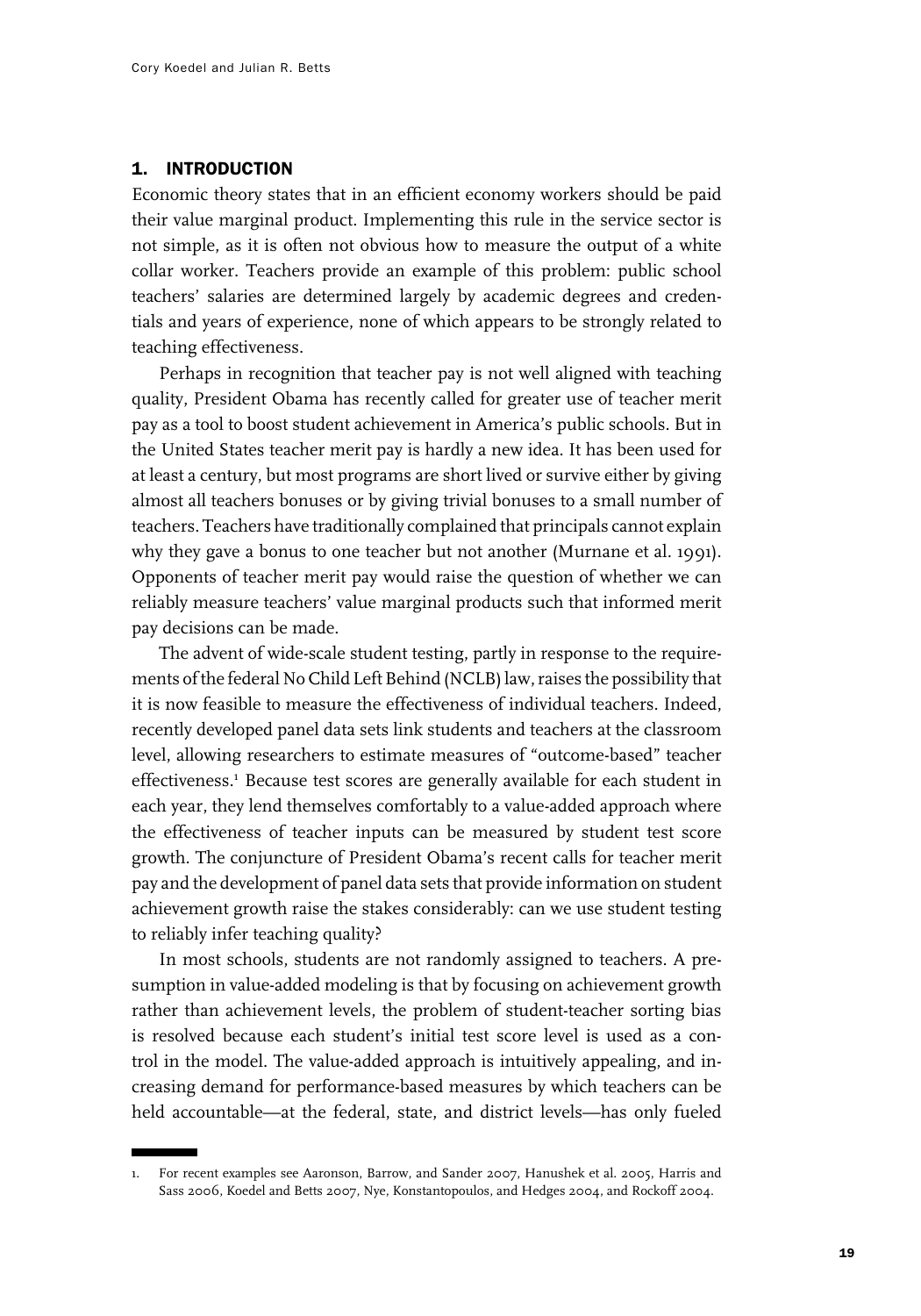the value-added fire.<sup>2</sup> However, despite the popularity of the value-added approach among both researchers and policy makers, not everyone agrees that it is reliable. Could it not be the case that a given teacher either systematically or occasionally receives students whose gains in test scores are unusually low, for reasons outside the teacher's control? Ability grouping would be one source of persistent differences in the types of students across classrooms. Random variations, accompanied by mean reversion, would be a source of fleeting differences that a value-added model (VAM) might wrongly attribute to a given teacher.

Recent research by Rothstein (2010) shows that future teacher assignments have non-negligible predictive power over current student performance in value-added models, despite the fact that future teachers cannot possibly have causal effects on current student performance. This result suggests that student-teacher sorting bias is not mitigated by the value-added approach. Rothstein's critique of the value-added methodology comes as numerous studies have used and continue to use the technique. It raises serious doubts about the value-added methodology just as other work, such as Kane and Staiger (2008), Jacob and Lefgren (2007), and Harris and Sass (2007), appears to confirm that value added is a meaningful measure of teacher performance.

We further explore the reliability of value-added modeling by extending Rothstein's analysis in two important ways. First, Rothstein estimates teacher effects using only a single year of data for each teacher. We consider the importance of using multiple years of data to identify teacher effects. If the sorting bias uncovered by Rothstein is transitory to some extent, using multiple cohorts of students to evaluate teachers will help mitigate the bias.<sup>3</sup> For example, a principal may alternate across years in assigning the most troublesome students to the teachers at her school, or teachers may connect with their classrooms more in some years than in others.<sup>4</sup> These types of singleyear idiosyncrasies will be captured by single-year teacher effects but will be smoothed out if estimates are based on multiple years of data. Second, we evaluate the Rothstein critique using a different data set. Given that the degree of

<sup>2.</sup> NCLB legislation is one example of this demand at the federal level (e.g., adequate yearly progress), and states such as Florida, Minnesota, and Texas have all introduced performance incentives for teachers that depend to some extent on value added. For a further discussion of the performance-pay landscape, particularly as it relates to teachers, see Podgursky and Springer (2007).

<sup>3.</sup> Rothstein notes this in his appendix, although he does not explore the practical implications in any of his models.

<sup>4.</sup> In addition, some of what we observe to be sorting bias may be attributable to the random assignment of students to teachers across small samples (classrooms). In an omitted analysis, we perform a Monte Carlo exercise to test for this possibility. Although any given teacher may benefit (be harmed) in any given year from a random draw of high-performing (low-performing) students, we find no evidence to suggest that this would influence estimates of the distribution of teacher effects.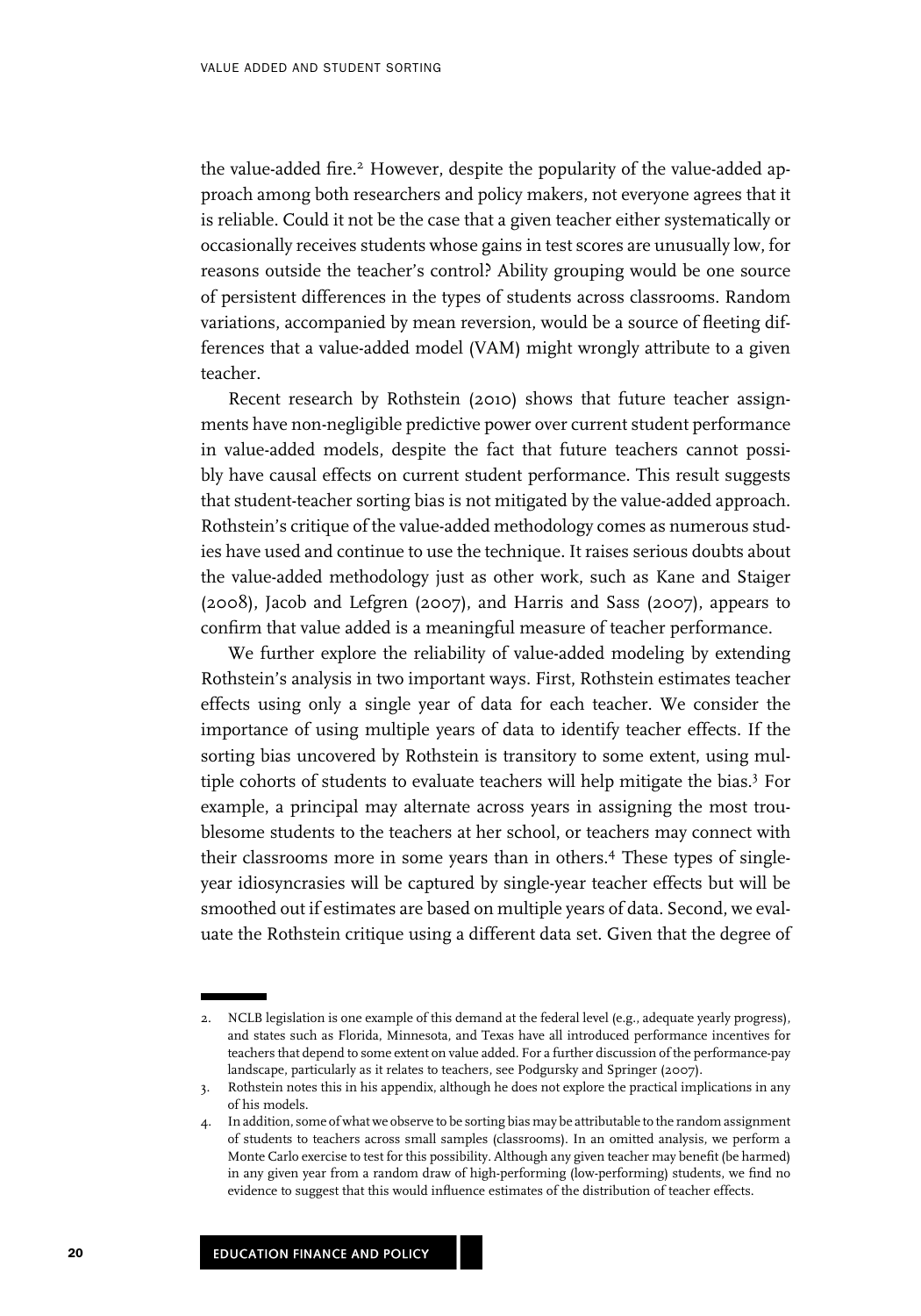student-teacher sorting may differ across different educational environments, his results may or may not be replicated in other settings.

Our extension of Rothstein's analysis corroborates his primary finding— VAMs of student achievement that focus on single-year teacher effects will generally produce biased estimates of value added. However, when we estimate a detailed VAM and restrict our analysis to teachers who teach multiple classrooms of students, we find no evidence of sorting bias in the estimated teacher effects. Although this result depends on the degree of student-teacher sorting in our data, it suggests that at least in our setting, sorting bias can be almost completely mitigated using the value-added approach and looking across multiple years of classrooms for teachers.

Our results in this regard are encouraging; however, less detailed VAMs that include teacher effect estimates based on single classroom observations fare poorly in our analysis. That some VAMs will be reliable but not others, and that value-added modeling may be reliable only in some settings, are important limitations. They suggest that in contexts such as statewide teacher accountability systems, large-scale value-added modeling may not be a viable solution. Because the success of the value-added approach will depend largely on data availability and the underlying degree of student-teacher sorting in the data (much of which may be unobserved), post-estimation falsification tests along the lines of those proposed by Rothstein (2010) will be useful in evaluating the reliability of value-added modeling in different contexts.

Although we do not uncover a well-defined set of conditions under which value-added modeling will universally return causal teacher effects across different schooling environments (outside of random student-teacher assignments, such conditions are unlikely to exist), we do identify conditions under which value-added estimation will perform *better*. The most important insight is that teacher evaluations that span multiple years will produce more reliable measures of teacher effectiveness than those based on single-year classroom observations. Often implicitly, the value-added discussion in research and policy revolves around single-year estimates of teacher effects. Our analysis strongly discourages such an approach.

The remainder of the article is organized as follows. Section 2 briefly discusses the Rothstein critique. Section 3 describes our data set from the San Diego Unified School District (SDUSD). Section 4 replicates a portion of Rothstein's analysis using the San Diego data. Section 5 details our extended analysis of value-added modeling and presents our results. Section 6 shows that transitory sorting bias appears to be driving our findings. Section 7 uses our results to estimate the variance of teacher effectiveness in San Diego. Section 8 concludes.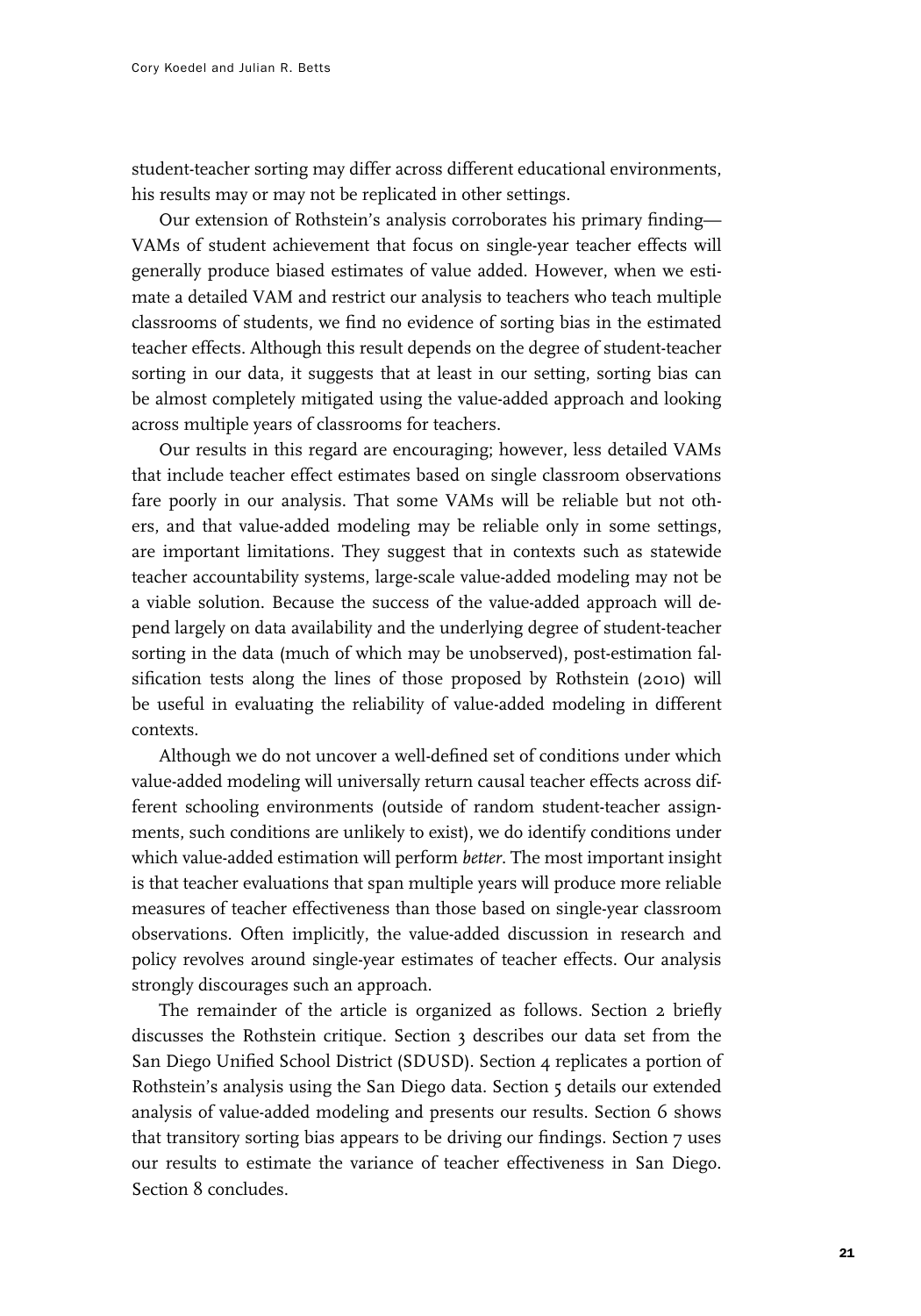### **2. THE ROTHSTEIN CRITIQUE**

Rothstein raises concerns about assigning a causal interpretation to valueadded estimates of teacher effects. His primary argument is that teacher effects estimated from VAMs are biased by nonrandom student-teacher assignments and that this bias is not removed by the general value-added approach or by standard panel data techniques. Consider a simple VAM of the general form:

$$
Y_{it} = Y_{it-1}\delta + X_{it}\beta + T_{it}\theta + (\alpha_i + \varepsilon_{it}).
$$
\n(1)

In equation 1,  $Y_{it}$  is a test score for student *i* in year *t*,  $X_{it}$  is a vector of time-varying student and school characteristics (for the school attended by student  $i$  in year  $t$ ), and  $T_{it}$  is a vector of indicator variables indicating which teacher(s) taught student *i* in year *t*. This model could be reformulated as a gain score model by forcing the coefficient on the lagged test score to unity and moving it to the left-hand side of the equation. The error term is written as the sum of two components, one that is time invariant  $(\alpha_i)$  and another that varies over time (ε*it*).

Rothstein discusses sorting bias as coming from two different sources in this basic model. First, students could be assigned to teachers based on "static" student characteristics. This type of sorting corresponds to the typical tracking story—some students are of higher ability than others, and these students are systematically assigned to the best teachers. Static tracking may operationalize in a variety of ways, including administrator preferences, parental preferences, or teacher preferences (assuming that primary-school-aged children, upon whom we focus here, are not yet able to form their own preferences). Given panel data, the typical solution to the static tracking problem is the inclusion of student fixed effects, which control for the time-invariant components to the error terms in equation 1. If student-teacher sorting is based only on static student characteristics, this approach will be sufficient.

However, the student fixed effects solution to the static tracking problem necessarily imposes a strict exogeneity assumption. That is, to uncover causal teacher effects from a model that controls for time-invariant student characteristics, it must be the case that teacher assignments in all periods are uncorrelated with the time-varying error components in all periods. To see this, note that we could estimate equation 1 by first-differencing to remove the time-invariant component to the error term:<sup>5</sup>

$$
Y_{it} - Y_{it-1} = (Y_{it-1} - Y_{it-2})\delta + (X_{it} - X_{it-1})\beta + (T_{it} - T_{it-1})\theta + (\varepsilon_{it} - \varepsilon_{it-1}).
$$
\n(2)

<sup>5.</sup> In the case of first-differencing, it is more accurate to describe the assumption as "local" strict exogeneity in the sense that the error terms across time must be uncorrelated with teacher assignments only in contiguous years.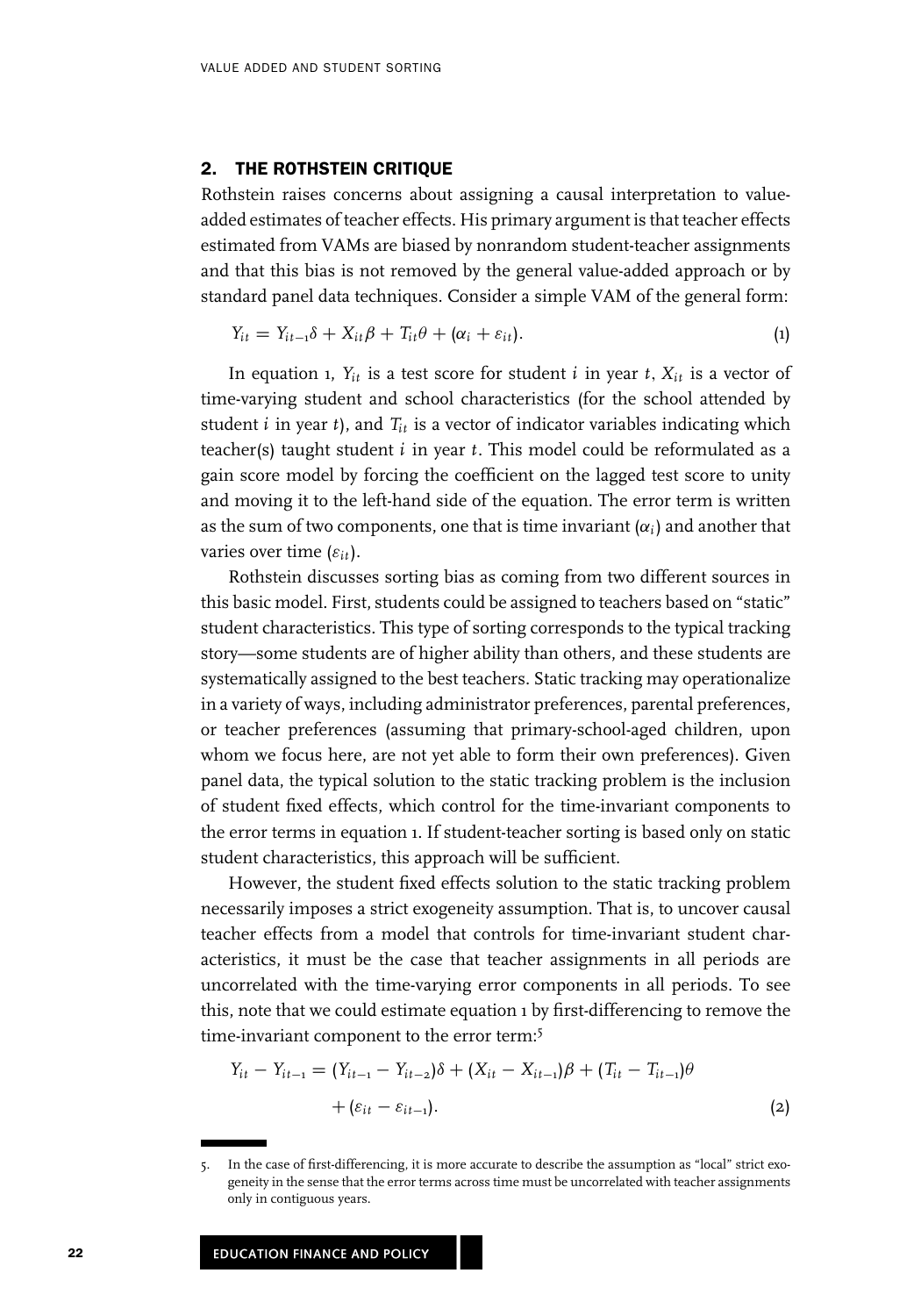The first-differencing induces a mechanical correlation between the lagged test score gain and the first-differenced error term in equation 2. This correlation can be resolved by instrumenting for the lagged test score gain with the secondlagged gain, or second-lagged level (following Anderson and Hsiao 1981). In addition, year *t* teacher assignments may also be correlated with the firstdifferenced error term. Specifically, if students are sorted *dynamically* based on time-varying deviations (or shocks) to their test score growth trajectories, lagged shocks to test score growth, captured by ε*it*−<sup>1</sup>, will be correlated with year *t* teacher assignments, and the teacher effects from equation 2 cannot be given a causal interpretation.<sup>6</sup> Rothstein's critique can be summarized as follows: If students are assigned to teachers based entirely on time-invariant factors, unbiased teacher effects can in principle be obtained from a well-constructed VAM. However, if sorting is based on dynamic factors that are unobserved by the econometrician, value-added estimates of teacher effects cannot be given a causal interpretation.

Rothstein proposes a falsification test to determine whether VAMs produce biased estimates of teacher effectiveness. He suggests simply adding future teacher assignments to the model and testing whether these teacher assignments have nonzero "effects." Future teachers do not causally influence current test scores, which means that any observed effects must be the result of a correlation between teacher assignments and the error terms. Alternatively, if the coefficients on the future teacher indicator variables are jointly insignificant, sorting bias is unlikely to be a major concern for any teacher effects in the model (as this finding would suggest that the controls in the model are capturing the sorting bias that would otherwise confound the teacher effects). In Rothstein's analysis (2010), his most provocative finding is that future teacher assignments have significant predictive power over current student performance. This result suggests that value-added estimates of teacher effects are contaminated by substantial sorting bias.

## **3. DATA**

We use administrative data from four cohorts of fourth-grade students in San Diego (at SDUSD) who started the fourth grade in the school years between 1998–99 and 2001–2. The standardized test that we use to measure student achievement, and therefore teacher value added, is the Stanford 9 mathematics test. The Stanford 9 is designed to be vertically scaled such that a one-point

<sup>6.</sup> Serial correlation in the epsilons would imply that if year t teacher assignments are correlated with ε*it*−<sup>1</sup>, they will also be correlated with ε*it* , invalidating any VAM even in the absence of static tracking.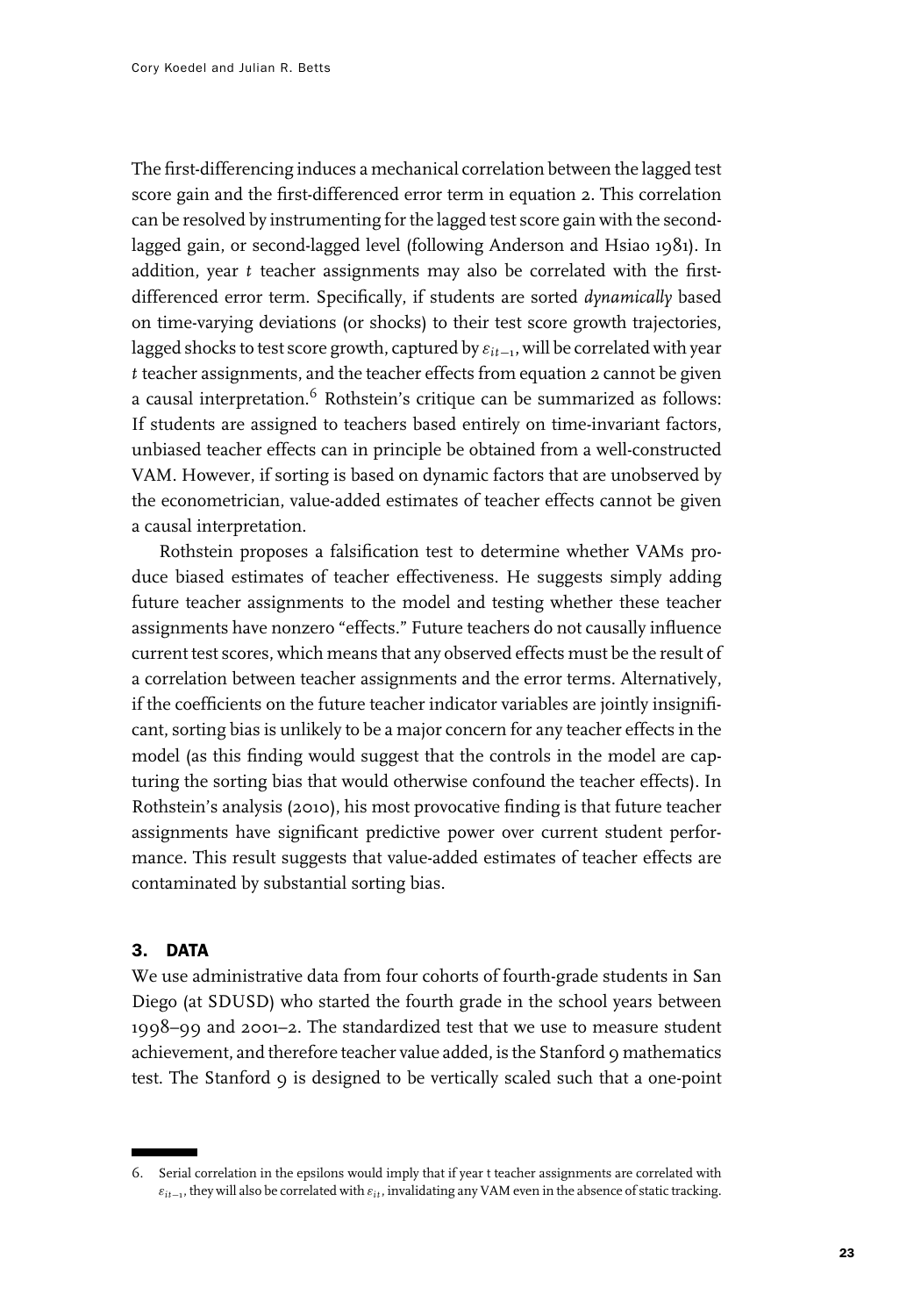gain in student performance at any stage in the schooling process is meant to correspond to the same amount of learning. <sup>7</sup>

Students who have fourth-grade test scores and lagged test scores are included in our baseline data set. We estimate a VAM that assumes a common intercept across students and a second model that incorporates student fixed effects. In this latter model we also require students to have second-lagged test scores. For each of our primary models, we estimate value added for teachers who teach at least twenty students across the data panel and restrict our student sample to the set of fourth-grade students taught by these teachers.<sup>8</sup> In the baseline data set, we evaluate test score records for 30,354 students taught by 595 fourth-grade teachers. Our sample size falls to 15,592 students taught by 389 teachers in the student fixed effects data set. The large reduction in sample size is the result of (1) the requirement of three contiguous test score records per student instead of just two, which in addition to removing more transient students also removes one year-cohort of students because we do not have test score data prior to 1997–98 (that is, students in the fourth grade in 1998– 99 can have lagged scores but not second-lagged scores) and (2) requiring the remaining students be assigned to one of the 389 fourth-grade teachers who teach at least twenty students with three test score records or more.<sup>9</sup> We include students who repeat the fourth grade because it is unlikely that grade repeaters would be excluded from teacher evaluations in practice. In our original sample of 30,354 students with current and lagged test score records, only 199 are grade repeaters.

## **4. REPLICATION OF ROTHSTEIN'S ANALYSIS**

Based on details provided by Rothstein in his 2010 article and corresponding data appendix, we first replicate a portion of his analysis using data from the 1999–2000 fourth-grade cohort in San Diego. This replication is meant to establish the extent to which Rothstein's underlying findings are relevant in San Diego.<sup>10</sup> We estimate the following basic VAM:

$$
\Delta Y_i^4 = S_i \delta + T_i^3 \pi^3 + T_i^4 \pi^4 + T_i^5 \pi^5 + \varepsilon_i.
$$
 (3)

<sup>7.</sup> For detailed information about the quantitative properties of the Stanford 9 exam, see Koedel and Betts (2010).

<sup>8.</sup> This restriction is imposed because of concerns about sampling variation (see Kane and Staiger 2002). Our results are not sensitive to reasonable adjustments to the twenty-student threshold.

<sup>9.</sup> Only students who repeated the fourth grade in the latter two years of our panel could possibly have had more than three test score records. There are thirty-two students with four test score records in our data set.

<sup>1</sup>0. The replication data sample is roughly a subsample of the student fixed effects data set, but we use different teachers because Rothstein does not require teachers to teach twenty students for inclusion into the model.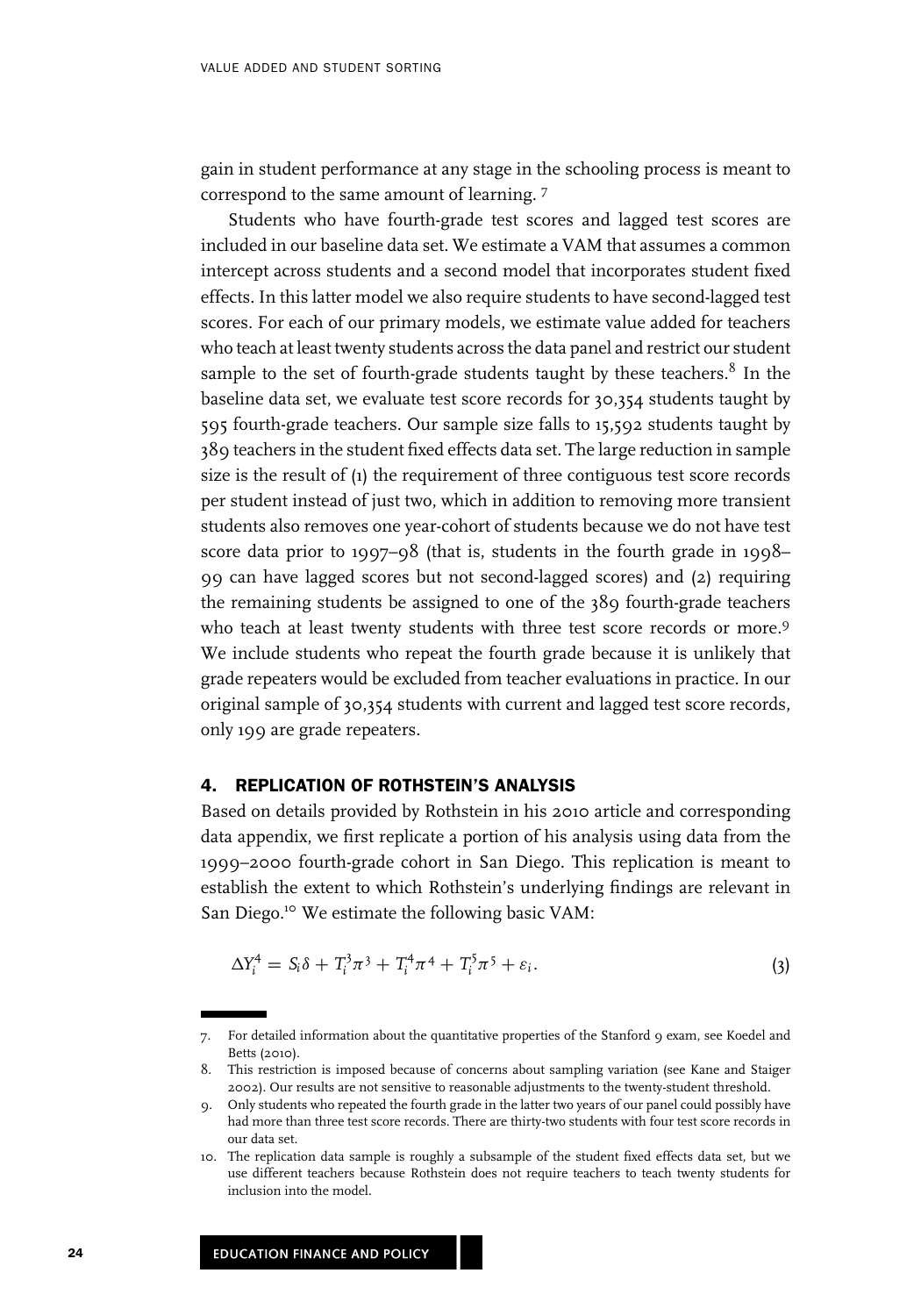|                  | Wald<br>Statistic (DF) | P-Value   | Unadjusted<br><b>Standard Deviation</b> | Adjusted<br><b>Standard Deviation</b> |
|------------------|------------------------|-----------|-----------------------------------------|---------------------------------------|
| Grade 4 teachers | 952 (292)              | ${<}0.01$ | 0.40                                    | 0.24                                  |
| Grade 5 teachers | 610 (253)              | < 0.01    | 0.30                                    | 0.15                                  |

Table 1. Standard Deviations of Teacher Effects from a Model with Controls for Past, Current, and Future Teachers. Dependent Variable: Fourth-Grade Gain in Test Score

*Notes:* The Wald statistics and *p*-values are from tests for whether all teachers in the given grade have identical effects on student gains in grade 4. The standard deviations refer to the standard deviations of estimated teacher effects, both raw and adjusted, as explained in the text.

Equation 3 is a gain score model and corresponds to Rothstein's VAM1 model with indicators for past, current, and future teacher assignments.  $\Delta Y_i^4$  represents a student's test score gain going from the third to fourth grade, *Si* is a vector of school indicator variables, and *T<sup>x</sup> <sup>i</sup>* is a vector of teacher indicator variables for student *i* in grade *x*. Correspondingly,  $\pi^x$  is a vector of teacher effects corresponding to the set of teachers who teach grade *x*. Rothstein's basic argument is that if future teacher effects—for fifth-grade teachers in this case—are shown to be nonzero, then none of the teacher effects in the model can be given a causal interpretation.<sup>11</sup>

We replicate the data conditions in Rothstein (2010) as closely as possible when estimating this model. There are two conditions that seemed particularly important. First, in specifications that include teacher identifiers across multiple grades, Rothstein excludes students who changed schools across those grades in the data. Second, he also focuses on only a single cohort of students passing through the North Carolina public schools. Similar to Rothstein, the data set used to estimate equation 3 does not include any school switchers and is estimated using just a single cohort of fourth-grade students in San Diego.

In our replication we focus on the effects of fourth- and fifth-grade teachers in equation 3. In accordance with the literature that measures the importance of teacher value added, we report the adjusted and unadjusted variance of the teacher effects. We follow Rothstein's approach to reporting the teacher effect variances, borrowed from Aaronson, Barrow, and Sander (2007), where the unadjusted variance is just the raw variance of the teacher effects and the adjusted variance is equal to the raw variance minus the average of the square of the robust standard errors. We follow the steps outlined in Rothstein's appendix to estimate the within-school variance of teacher effects without teachers switching schools. Our results are detailed in table 1.

<sup>11</sup>. Rothstein's analyses (2009, 2010) are quite thorough, and we refer the interested reader to his paper for more details.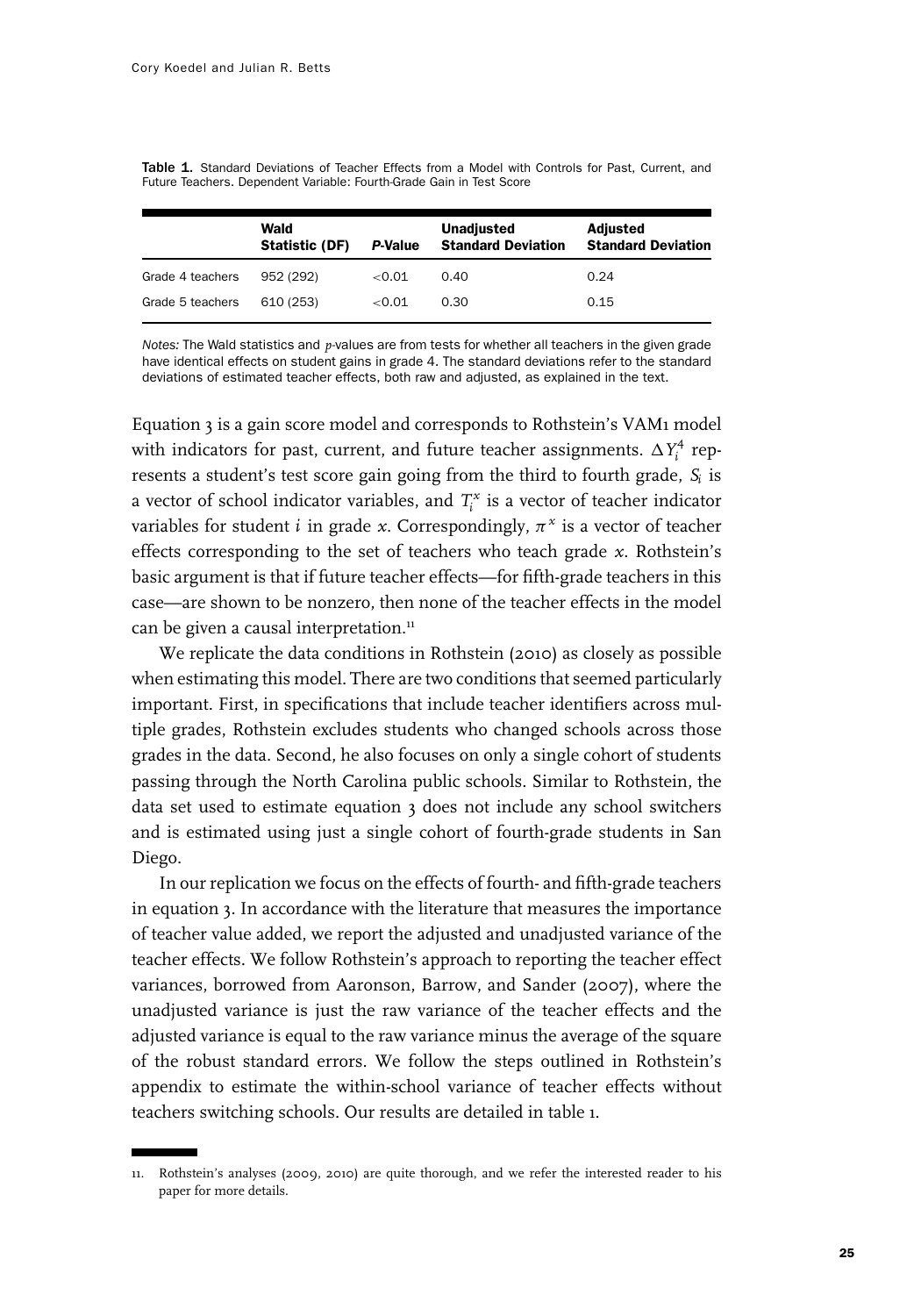The first two columns of table 1 report the results of separate Wald tests of the hypotheses that all grade 4 teachers have identical effects and that all grade 5 teachers have identical effects. Confirming Rothstein's findings, the null hypothesis that grade 5 teachers have an equal effect on students' gains in grade 4 is rejected with a *p*-value below 0.01.

The next two columns show the raw standard deviations of teacher effects and the standard deviations after adjusting for sampling variance. (These are scaled by dividing by the standard deviation of student test scores.) The adjusted standard deviations are 0.24 and 0.15 for grade 4 and grade 5 teachers, respectively. Rothstein's (2010) estimates that are most analogous to those in our table 1, in terms of both the model and the data, are reported in his table 5 (column 2) for the unrestricted model. There he shows adjusted standard deviations of the distributions of grade 4 and grade 5 teacher effects of 0.193 and 0.099 standard deviations of the test, respectively. These results are also replicated virtually identically in his table 2 (column 7), where he uses a larger student sample and excludes lagged year teacher identifiers from the model. Our estimates, which show a larger overall variance of teacher effects, are consistent with past work using San Diego data (Koedel and Betts 2007). The relevant result to compare with Rothstein (2010) is our estimate of the ratio of the standard deviations of the distributions of future and current teacher effects. Rothstein finds that the standard deviation of the distribution of future teacher effects is approximately 51 percent of the size of that of current teacher effects (i.e., 0.099/0.193), whereas in our analysis this number is slightly higher, at roughly 63 percent (0.15/0.24). Our results here confirm Rothstein's finding that future teachers explain a sizable portion of current grade achievement gains and establish that his primary result is not unique to North Carolina.

The results in table 1, and the corresponding results detailed by Rothstein, suggest that student-teacher sorting bias is a significant complication to value-added modeling. Information about the degree of student-teacher sorting in our data will be useful for generalizing our results to other settings. We document *observable* student-teacher sorting in our data by comparing the average realized within-teacher standard deviation of students' lagged test scores to analogous measures based on simulated student-teacher matches that are either randomly generated or perfectly sorted. This approach follows Aaronson, Barrow, and Sander (2007). Although sorting may occur along many dimensions, the extent of sorting based on lagged test scores is likely to provide some indication of sorting more generally. Table 2 details our results, which are presented as ratios of the standard deviation of interest to the within-grade standard deviation of the test (calculated based on our student sample). Note that while there does appear to be some student sorting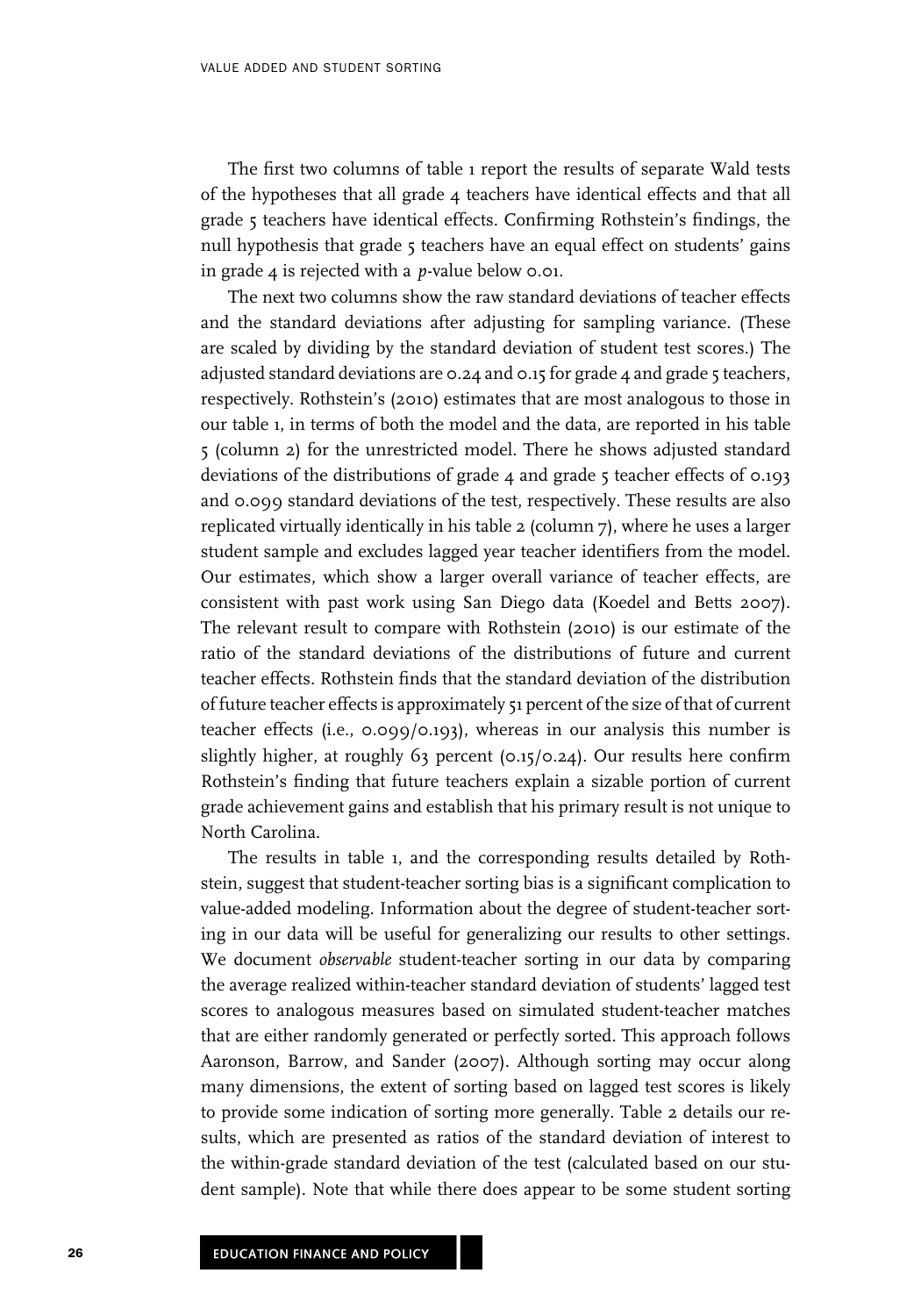|                                         |        | <b>Within Schools</b> |                    | <b>Across District</b> |                    |
|-----------------------------------------|--------|-----------------------|--------------------|------------------------|--------------------|
|                                         | Actual | Random<br>Assignment  | Perfect<br>Sorting | Random<br>Assignment   | Perfect<br>Sorting |
| Standard deviations<br>of lagged scores | 0.81   | 0.90                  | 0.32               | 0.99                   | < 0.01             |

Table 2. Average Within-Teacher Standard Deviations of Students' Period (t − 1) Test Scores

*Notes:* In the "Perfect Sorting" columns, students are sorted by period (t − 1) test score levels in math. For the randomized assignments, students are assigned to teachers based on randomly generated numbers from a uniform distribution. The random assignments are repeated 25 times, and estimates are averaged across all random assignments and all teachers. The estimates from the simulated random assignments are very stable across simulations.

based on lagged test score performance in our data set, this sorting is relatively mild.

## **5. EXTENSIONS TO MORE COMPLEX VALUE-ADDED MODELS**

We extend the analysis by evaluating the effects of future teachers using three models that are more commonly used in the value-added literature. These models include a richer set of control measures. We use a general value-added specification where current test scores are regressed on lagged test scores, but note that it is also somewhat common in the literature to use the gain score model (which is used primarily by Rothstein), where the coefficient on the lagged test score is forced to one and the lagged score term is moved to the left side of the equation.

The first model that we consider, and the simplest, is a basic VAM that allows for the comparison of teacher effects across schools:

$$
Y_{it} = \psi_t + Y_{i(t-1)}\phi_1 + X_{it}\phi_2 + T_{it}\theta + \varepsilon_{it}.
$$
\n
$$
\tag{4}
$$

In equation 4,  $Y_{it}$  is the test score for student *i* in year *t*,  $\psi_t$  is a year-specific intercept,  $X_{it}$  is a vector of time-invariant and time-varying student-specific characteristics (see table 3), and  $T_{it}$  is a vector of teacher indicator variables where the entry for the teacher who teaches student *i* in year *t* is set to one. The coefficients of interest are in the vector of teacher effects,  $\theta$ .

We refer to equation 4 as the basic model. The most obvious omission from the model is school-level information, whether in the form of school fixed effects or time-varying controls. Researchers have generally incorporated this information because of concerns that students and teachers are sorting into schools nonrandomly. This sorting, along with the direct effects of schoollevel inputs on student achievement (peers, for example), will generate omitted variables bias in the value-added estimates of teacher effects in equation 4.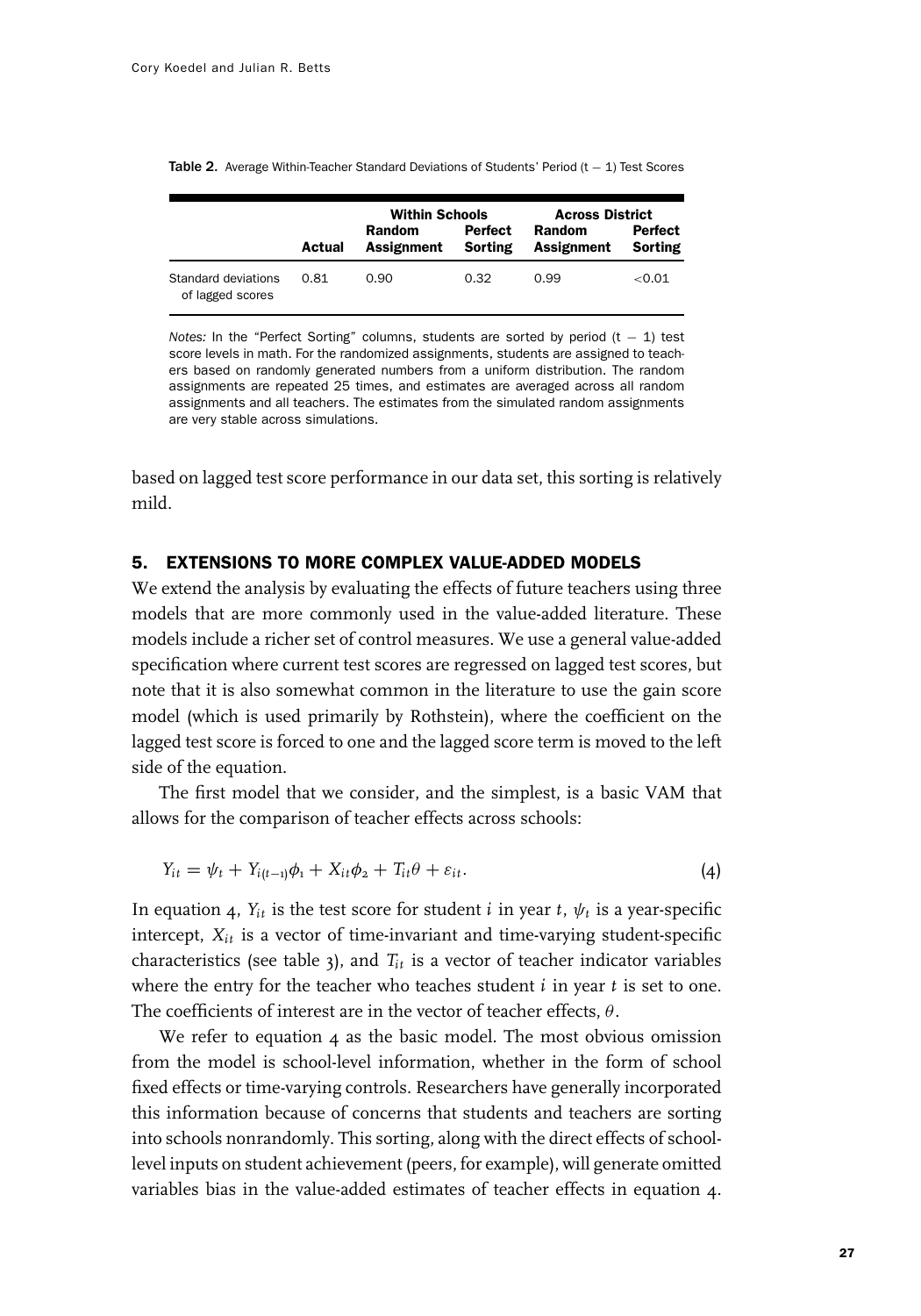| <b>Student-Level Controls (<math>X_{it}</math>)</b> | School-Level (and Classroom-Level) Controls $(S_{it})$ |
|-----------------------------------------------------|--------------------------------------------------------|
| English-learner (EL) status                         | School fixed effects                                   |
| Change from EL to English proficient                | Classroom-level peer performance in year $(t - 1)$     |
| Expected and unexpected school changer              | Class size                                             |
| Parental education                                  |                                                        |
| Race                                                | Percentage of student body by:                         |
| Gender                                              | Race                                                   |
| Designated as advanced student                      | English learner status                                 |
| Percentage of school year absent <sup>a</sup>       | Free/reduced price lunch status                        |
|                                                     | School-changer status                                  |

Table 3. Controls from Value-Added Models

<sup>a</sup>The share of days missed by students is sometimes considered endogenous. Fourth-grade students, however, are not likely to have much influence over their attendance decisions.

This leads to the second model that we consider, the within-schools model, which is more commonly estimated in the literature and includes school-level covariates and school fixed effects.

$$
Y_{it} = \xi_t + Y_{i(t-1)}\beta_1 + X_{it}\beta_2 + S_{it}\beta_3 + T_{it}\gamma + \nu_{it}.
$$
\n(5)

In equation 5, *Sit* includes school indicator variables and time-varying schoollevel information for the school attended by student *i* in year *t*. The controls in the vector  $S_{it}$  are detailed in table 3. The benefit of including school-level information is a reduction in omitted variables bias, including sorting bias generated by students and teachers selecting into specific schools. However, the cost of moving from equation  $4$  to equation  $5$  is that it is no longer straightforward to compare teachers across schools.<sup>12</sup>

Finally, in our third specification we incorporate student fixed effects. This approach is suggested by Harris and Sass (2006), Koedel (2009), and Koedel and Betts (2007), among many others:

$$
Y_{it} = \alpha_i + \lambda_t + Y_{i(t-1)}\tau_1 + X_{it}\tau_2 + S_{it}\tau_3 + T_{it}\delta + u_{it}.
$$
 (6)

The inclusion of the student fixed effects,  $\alpha_i$ , allows us to drop from the vector *Xit* time-invariant student characteristics, leaving only time-varying student characteristics. The benefit of the within-students approach is that teacher effects will not be biased by within-school student sorting across teachers

<sup>1</sup>2. Although teacher effectiveness cannot be compared across schools straightforwardly using valueadded estimates from equation 5, this may be acceptable from a policy perspective. For example, policy makers may wish to identify the best and worst teachers on a school-by-school basis regardless of any teacher sorting across schools.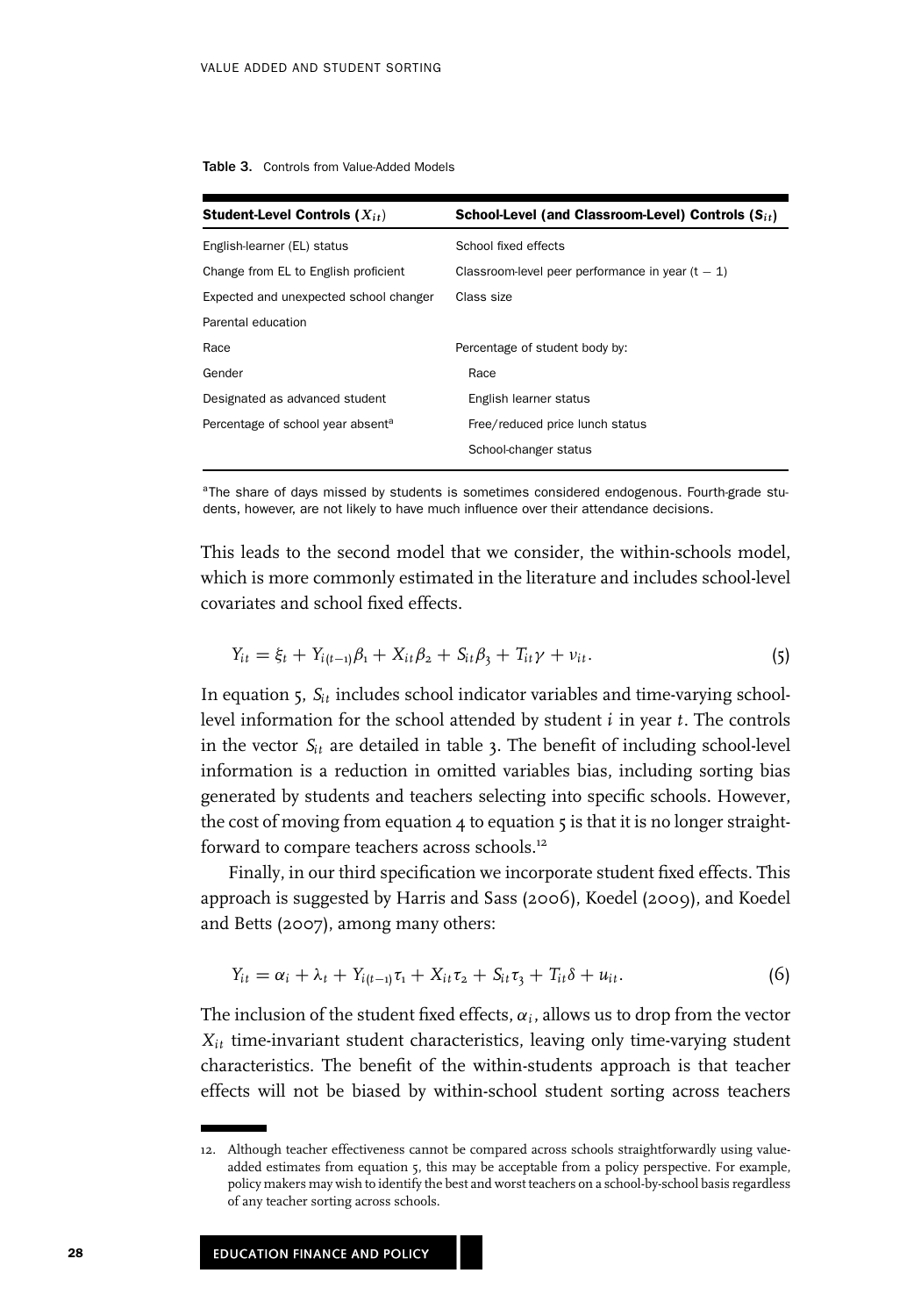based on time-invariant student characteristics (such as ability, parental involvement, etc.). However, as noted in section 2, there are trade-offs. Recall that the student fixed effects model necessarily imposes some form of the strict exogeneity assumption. Equation 6 also narrows teachers' comparison groups to those with whom they share students, meaning that identification comes from comparing test score gains for individual students when they were in the third and fourth grades. In addition, the incorporation of the student fixed effects makes the model considerably noisier.<sup>13</sup> Finally, the size of the student sample that can be used is restricted in equation 6 because a student record must contain at least three contiguous test scores, instead of just two, to be included in the analysis (as described in section 3).

Despite these concerns, econometric theory suggests that the inclusion of student fixed effects will be an effective way to remove within-school sorting bias in teacher effects as long as students and teachers are sorted based on time-invariant characteristics. We estimate the within-students model by firstdifferencing equation 6 and instrumenting for students' lagged test score gains with their second-lagged test score levels.<sup>1</sup><sup>4</sup> This general approach was developed by Anderson and Hsiao (1981) and has recently been used by Harris and Sass (2006), Koedel (2009), and Koedel and Betts (2007) to estimate teacher value added.<sup>1</sup><sup>5</sup> Note that to completely first-difference equation 6 we must incorporate students' lagged teacher assignments, which will appear in the period (t – 1) version of equation 6.<sup>16</sup> That is, the model compares the effectiveness of students' current and previous year teachers.

We start with our baseline student samples—the 30,354 student/595 teacher sample for our basic and within-schools models and the 15,592 student/389 teacher sample for our within-students model. For the students in these samples, we then move forward one year and identify fifth-grade teacher assignments. In each sample, approximately 85 percent of the students appear in the data set in year  $(t + 1)$  with future teacher assignments. We include teacher indicator variables for students' fifth-grade teacher assignments and test the null hypothesis that these different teacher assignments differentially

<sup>1</sup>3. In fact, a test for the statistical significance of the student fixed effects in equation 6 fails to reject the null hypothesis of joint insignificance (tested using the gain score analog to this model). However, the test is of low power given the large-N, small-T panel data set structure (typical of most value-added analyses), limiting inference.

<sup>1</sup>4. Rothstein (2010) takes an entirely different approach based on Chamberlain's correlated random effects model when testing for student fixed effects in his analysis.

<sup>1</sup>5. Although all three of these studies use the same basic methodology, Harris and Sass (2006) estimate their model using the generalized method of moments, while Koedel (2009) and Koedel and Betts (2007) use two-stage least squares (2SLS). We use 2SLS here.

<sup>1</sup>6. We include lagged teacher assignments for all lagged teachers who teach at least five students in our sample in the prior year.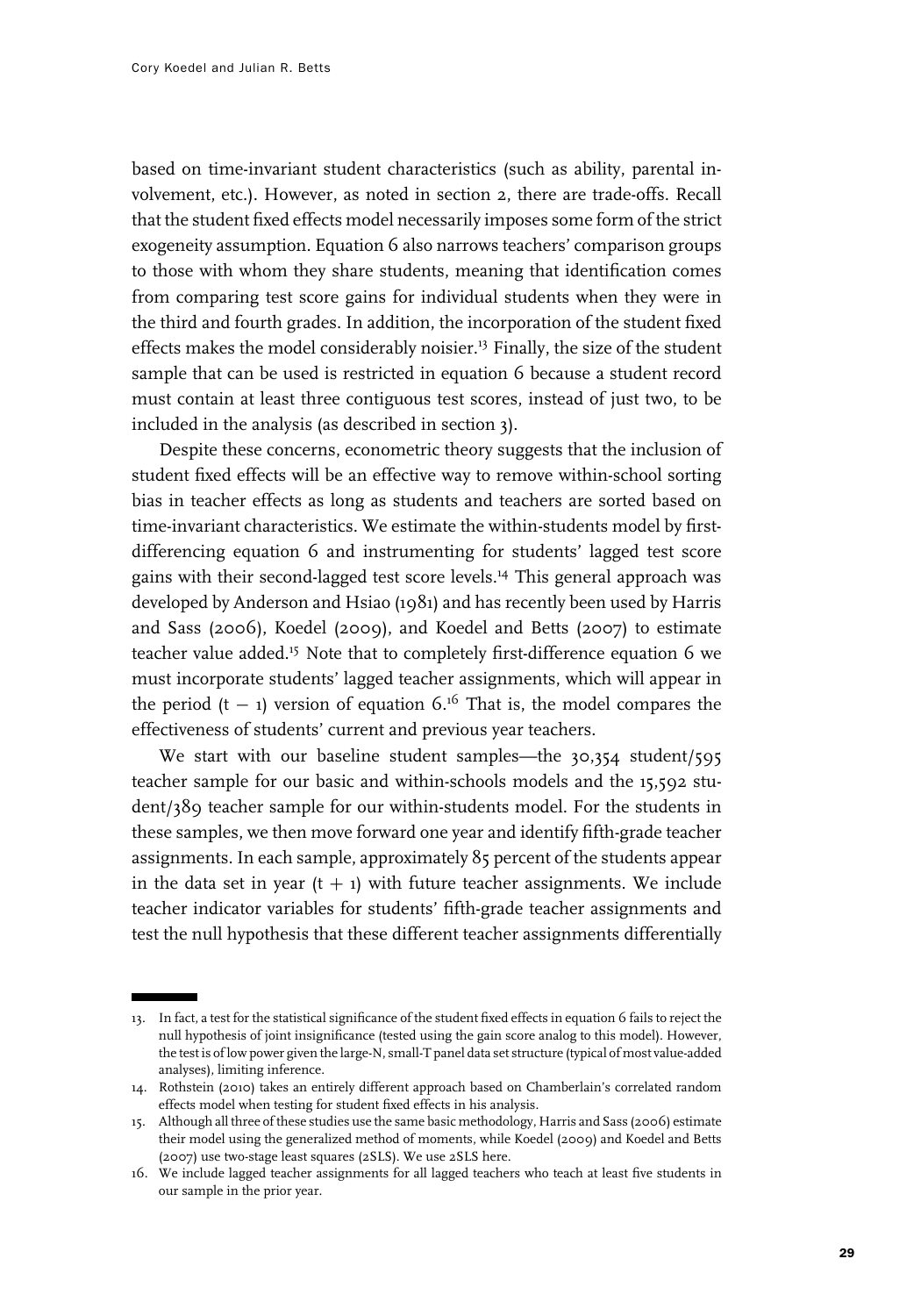predict grade 4 test score growth.<sup>17</sup> So adjusting model 4 by adding controls for grade 5 teachers,

$$
Y_{it}^{4} = \psi_{t} + Y_{i(t-1)}\phi_{1} + X_{it}\phi_{2} + T_{it}^{4}\theta + T_{i(t+1)}^{5}\eta + \varepsilon_{it}
$$
\n(4')

where  $\eta$  is a vector of future (grade 5) teacher fixed effect coefficients. We test whether the indicators for future teachers differentially predict achievement in the current year:  $H_0$ :  $\eta_1 = \eta_2 = \ldots = \eta_I = \bar{\eta}$ . A rejection of this null hypothesis for future teacher effects suggests that sorting bias is contaminating the teacher effects in the model. This is the falsification test proposed by Rothstein (2010).

It is less straightforward to add the future teacher effects to the student fixed effects model because of the first-differencing procedure. For example, a student's fourth-grade teacher enters into the model for third-grade value added as a future teacher and into the model for fourth-grade value added as a current teacher. We allow fourth-grade teachers to have one effect in the lagged score model and a separate effect in the current score model by not differencing out the teacher indicator variables. This approach is taken because the current score teacher effect may be partially causal while the future teacher effect cannot be. The current score and lagged score effects are not separately identifiable, but they are captured by a single coefficient for each fourth-grade teacher. Equation 7 details the first-differenced version of the within-students model that incorporates future teacher assignments. Year t corresponds to the fourth grade for the students in our sample.

$$
Y_{it} = \alpha_i + \lambda_t + Y_{i(t-1)}\tau_1 + X_{it}\tau_2 + S_{it}\tau_3 + T_{it}^4\delta_4 + T_{i(t+1)}^5\eta_5 + u_{it}
$$
  
\n
$$
Y_{i(t-1)} = \alpha_i + \lambda_{(t-1)} + Y_{i(t-2)}\tau_1 + X_{i(t-1)}\tau_2 + S_{i(t-1)}\tau_3 + T_{i(t-1)}^3\delta_3
$$
  
\n
$$
+ T_{it}^4\eta_4 + u_{i(t-1)}
$$
  
\n
$$
Y_{it} - Y_{i(t-1)} = (\alpha_i - \alpha_i) + (\lambda_t - \lambda_{(t-1)}) + (Y_{i(t-1)} - Y_{i(t-2)})\tau_1
$$
  
\n
$$
+ (X_{it} - X_{i(t-1)})\tau_2 + (S_{it} - S_{i(t-1)})\tau_3 + T_{it}^4\delta_4 - T_{i(t-1)}^3\delta_3
$$
  
\n
$$
+ T_{i(t+1)}^5\eta_5 - T_{it}^4\eta_4 + (u_{it} - u_{i(t-1)})
$$
\n(7)

In equation 7 we instrument for the lagged test score gain with the secondlagged test score level. The second row in the equation contains the vectors of teacher effects after first-differencing. The positive entries are from the current

<sup>1</sup>7. By not requiring all students to have future teacher assignments we are able to use a larger student sample, and therefore a larger teacher sample. The reference group here is the student population for which no grade 5 teacher is observed. The results do not depend on the use of this comparison group. For instance, dropping the students without a fifth-grade teacher and instead omitting one future teacher does not change the results.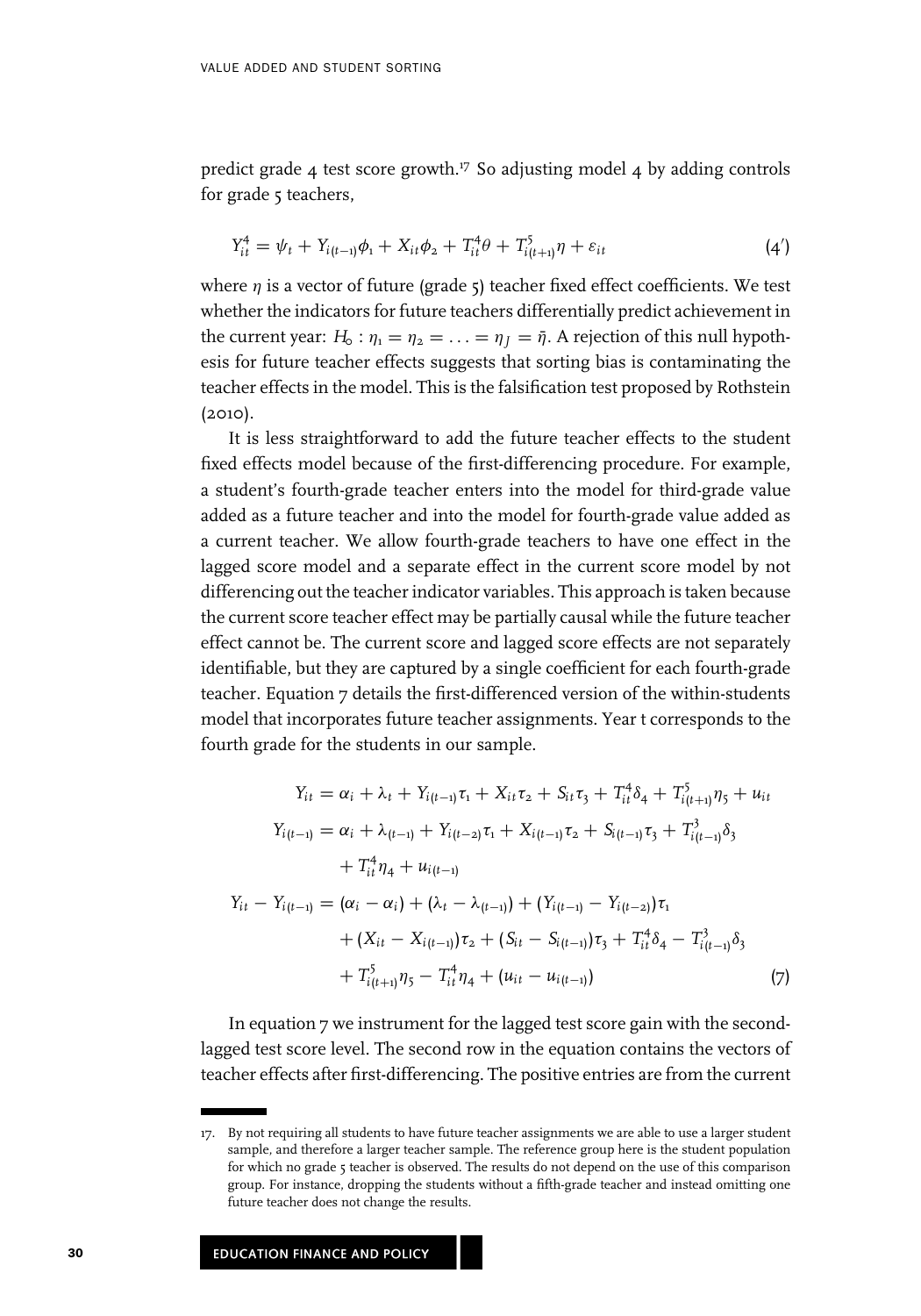score model and the negative entries are from the lagged score model. The superscripts on the teacher indicator vectors indicate the grade level taught by the teachers, along with the corresponding subscripts on the coefficient vectors.<sup>18</sup> The teacher coefficients denoted by  $\delta$  may contain some causal component, while the coefficients denoted by  $\eta$  cannot possibly contain causal information. Grouping terms, the vector of current teacher coefficients in this model estimates  $(\delta_4 - \eta_4)$ .

In each model, we estimate future teacher effects for all teachers who teach at least twenty students from our original student sample, one year in advance. We perform Wald tests of the null hypothesis that the teacher effects are jointly equal to each other separately for current and future teachers, although our primary interest is in the tests for the future teachers. We also estimate the unadjusted and adjusted variances of the distributions of the current and future teacher effects, again following Aaronson, Barrow, and Sander (2007).<sup>19</sup>

A caveat to the falsification tests in the basic and within-schools models is that they need not indicate sorting bias. Returning to equation  $\left(4\right)$  and the analogous within-schools model, if students are sorted into year  $(t + 1)$ classrooms based on year t performance, grade 5 teacher assignments *should* be correlated with grade 4 test score growth. By itself, this is not an indictment of the VAM because a model of grade 5 test score growth, which would be used to estimate grade 5 teacher effects, would include grade 4 performance as a control. However, only if grade 4 test scores fully capture differences in academic readiness prior to grade 5 would this benign explanation for grade 5 teacher effects suffice. If this condition fails, the future teacher coefficients in the basic and within-schools models will capture sorting bias attributable to any unobserved factors that determine both academic performance and student-teacher assignments. In the context of the models, if the error terms in the basic and within-schools models are serially correlated, nonzero future teacher effects will be problematic.<sup>20</sup>

One way to test the extent to which the future teacher effects in these models are capturing bias from sorting on unobservables is to look at prior year

<sup>1</sup>8. Our approach requires that we treat teacher effects separately by grade for fourth-grade teachers who also teach students in the third grade. If teacher effects are constant across grades, these by-grade effects are expected to difference out for a student who has the same teacher in the third and fourth grades (assuming constant quality). However, this creates some additional noise relative to a standard first-differenced model because more than one parameter must be estimated for the forty-nine fourth-grade teachers who also teach in the third grade in our panel.

<sup>1</sup>9. We diagonalize the variance matrices to compute the Wald statistics. Substituting the full variancecovariance matrices for the diagonal variance matrices has little effect on the reported Wald statistics, and mechanically it does not affect the teacher effect variance estimates at all.

<sup>20.</sup> We expect that the student fixed effects model will reduce the problem of serial correlation because in the simpler models the errors will partly reflect omitted student ability and motivation, which are largely unchanging across grades.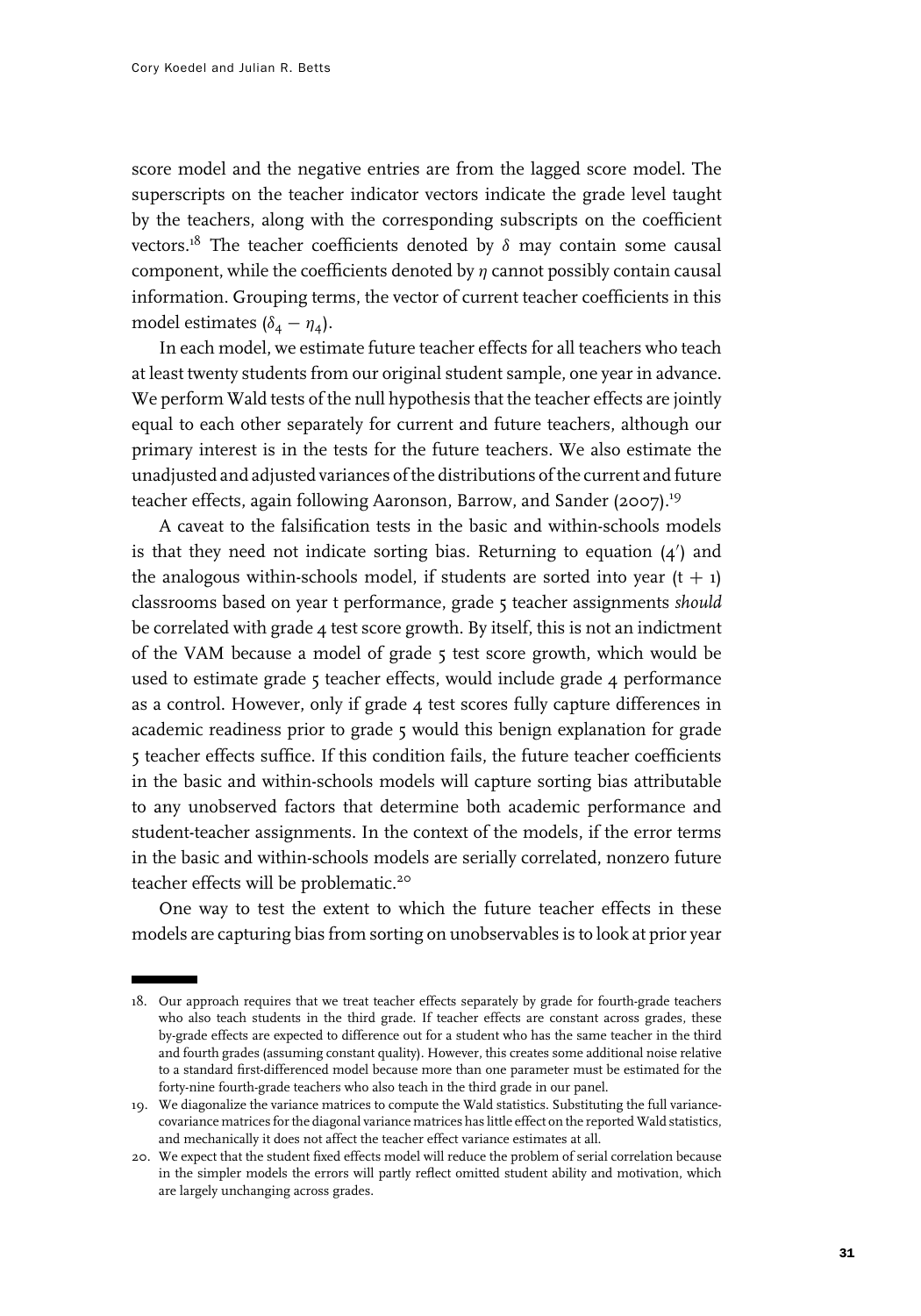teachers. If lagged test scores are complete measures of academic readiness, which is the condition required for the future teacher effects to be benign, the contributions of prior year teachers to student performance should be small. Rothstein (2010) shows that this is not the case, and in fact lagged teacher assignments are strong predictors of student outcomes in VAMs.<sup>21</sup> This suggests that nonzero future teacher effects in the basic and withinschools models will reflect sorting bias.

Turning to the within-students model, the falsification test is a test of strict exogeneity. By assumption, the time-varying information contained in year t test scores does not influence teacher assignments in year  $(t + 1)$  in this model. Nonzero future teacher effects indicate that the future year teacher assignments are correlated with the first-differenced error terms—that is, they indicate that strict exogeneity fails.

Table 4 details our initial results from the three VAMs—in all three specifications, the significance of the future teacher effects cannot be rejected. Although the results in table 4 continue to show nonzero future teacher effects, note that the estimates of the standard deviations of teacher effects are much smaller than the analogous estimates in table 1. For example, the ratio of the adjusted standard deviation of the future teacher effects distribution to the adjusted standard deviation of the current teacher effects distribution falls below one-half in each of the models in table 4 (down from approximately 0.6 in table 1).<sup>22</sup> Compared with table 1, table 4 indicates that richer VAMs that evaluate teachers over multiple years reduce the bias in the estimated teacher effects.<sup>23</sup>

One potentially important aspect of the results in table  $4$  is that some of the future teacher effects are estimated using multiple cohorts of students. If the sorting captured by Rothstein's estimates (and our analogous estimates) is transitory to some extent, using multiple cohorts of students to evaluate teacher effects will help mitigate the bias. To illustrate, we write the singleyear teacher effect estimate for teacher *j* at school *k* in year *t* from the basic VAM as the sum of five components:

$$
\hat{\theta}_{jkt} = \theta_j + \lambda_k + (\delta_j + \rho_{jt}) + \nu_{jkt}.
$$
\n(8)

<sup>2</sup>1. We replicate this finding in our data (results available upon request).

<sup>22.</sup> Note that the meaning of this ratio is less clear in the student fixed effects model because the current teacher effects from this model estimate the joint parameter ( $\delta_4 - \eta_4$ ) in equation 7. Ultimately, however, the important result from the student fixed effects model is that the future teacher effects have a less predictive power over current test score growth.

<sup>23.</sup> The control variables added to the specifications marginally reduce the sorting bias. This result is consistent with Rothstein (2010). Although Rothstein does not report results from models that incorporate student- or school-level control variables, he notes that his results do not qualitatively change if they are included in the model.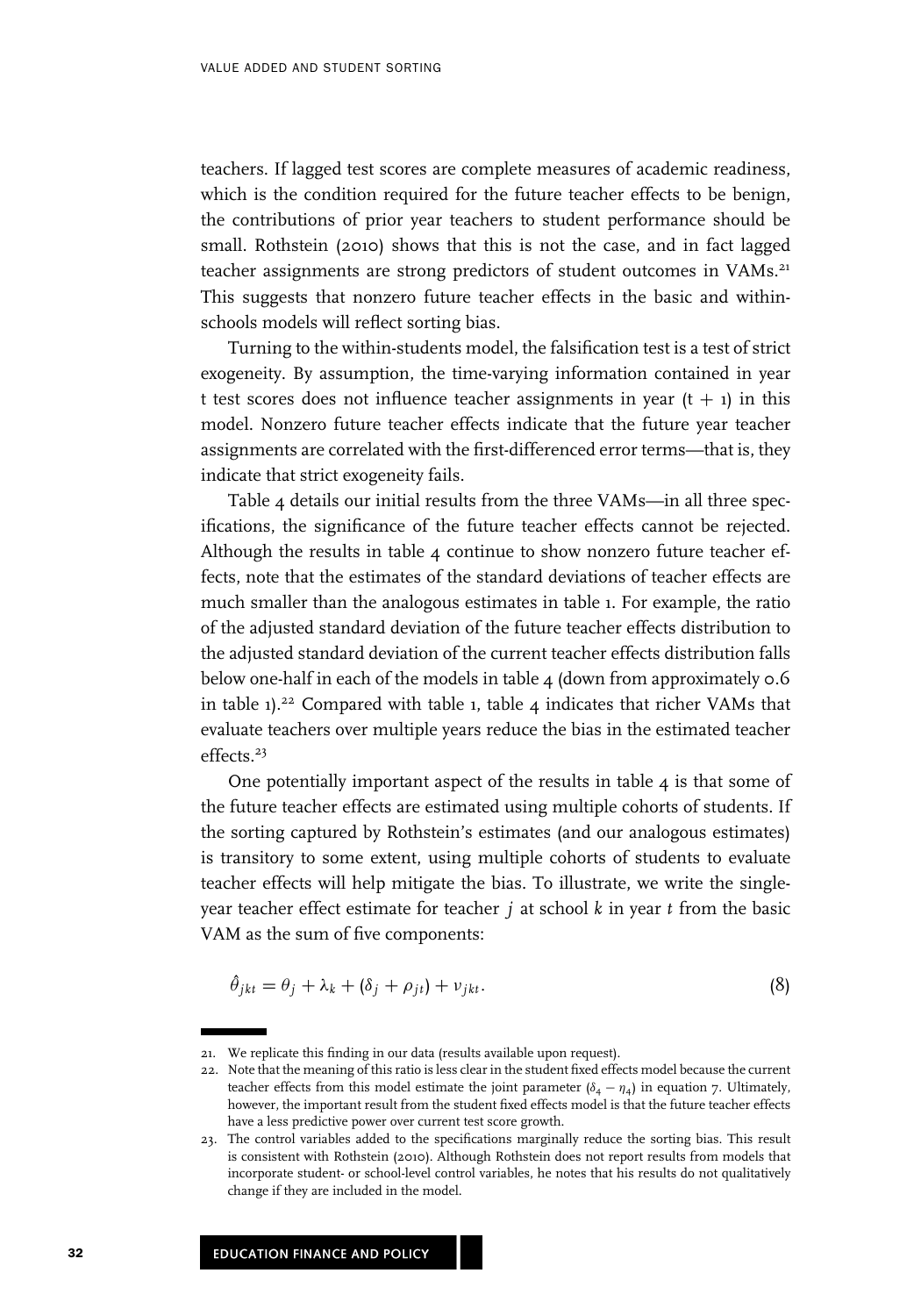|                       |                               | Wald<br><b>Statistic</b><br>(DF) | P-Value | <b>Unadjusted</b><br><b>Standard</b><br><b>Deviation</b> | Adjusted<br><b>Standard</b><br><b>Deviation</b> |
|-----------------------|-------------------------------|----------------------------------|---------|----------------------------------------------------------|-------------------------------------------------|
| Basic model           | Grade 4 teachers              | 3393 (594)                       | < 0.01  | 0.27                                                     | 0.23                                            |
|                       | Grade 5 teachers              | 846 (471)                        | < 0.01  | 0.16                                                     | 0.10                                            |
| Within-schools model  | Grade 4 teachers              | 1994 (594)                       | < 0.01  | 0.28                                                     | 0.22                                            |
|                       | Grade 5 teachers              | 815 (471)                        | < 0.01  | 0.15                                                     | 0.10                                            |
| Within-students model | Grade 4 teachers <sup>a</sup> | 649 (388)                        | < 0.01  | 0.29                                                     | 0.18                                            |
|                       | Grade 5 teachers              | 341 (259)                        | < 0.01  | 0.16                                                     | 0.07                                            |

Table 4. Extension of Rothstein's Analysis Using the Value-Added Models from Section 5

See notes to table 1.

aNote that these estimates are for the composite effects documented in equation 7.

In equation 8,  $θ$ <sup>*i*</sup> is teacher *j*'s true effect,  $λ$ <sup>*k*</sup> measures the quality of school  $k, \delta_j$  measures bias from persistent student sorting to teacher  $j$  across years,  $\rho_{jt}$  measures bias from nonpersistent student sorting to teacher *j*, and  $v_{jkt}$  is the statistical noise associated with the teacher effect estimate. If  $\lambda_k \neq o$ , the within-schools model is appropriate. Including additional student-level controls and/or student fixed effects will reduce the impacts of  $\delta_i$  and  $\rho_{it}$ ; however, if students are sorted to teachers based on dynamic and unobserved attributes that are correlated with test score growth (e.g., expected mean reversion), these terms can be nonzero in expectation even in the within-students model.

Using multiple years of data to evaluate teachers will reduce the bias from sorting on unobservables to the extent that the sorting is transitory and captured by  $\rho_{it}$  rather than  $\delta_i$ . As long as student sorting is partly transitory, the variance of our estimated teacher effects will fall with the number of cohorts observed for each teacher *j* because  $\rho_{it}$  is being averaged over an increasing number of cohorts of students. In the extreme, if sorting on unobservables contributes only to  $\rho_{it}$  (i.e., it is entirely nonpersistent from year to year), the sorting bias will go to zero as *t* increases.

Table 5 provides compelling evidence that transitory sorting bias may be an important concern in the data. We group students by year  $(t + 1)$  classrooms, then calculate the within-teacher, across-year correlations of classroom average year t gain scores for the year  $(t + 1)$  teachers who teach in each year of the within-students data panel. In the context of equation 8, for teacher *j* these correlations provide a rough measure of the relationship between  $(\delta_i + \rho_{it})$ and  $(\delta_i + \rho_{i(t+1)})$ . Correlations near one would suggest that there is little scope for transitory bias and that adding additional years of teacher data will not be helpful. Correlations near zero would indicate that the sorting bias can be reduced by evaluating teachers across multiple years. The first panel of table 5 reports correlations for raw year t gain scores, which range between 0.30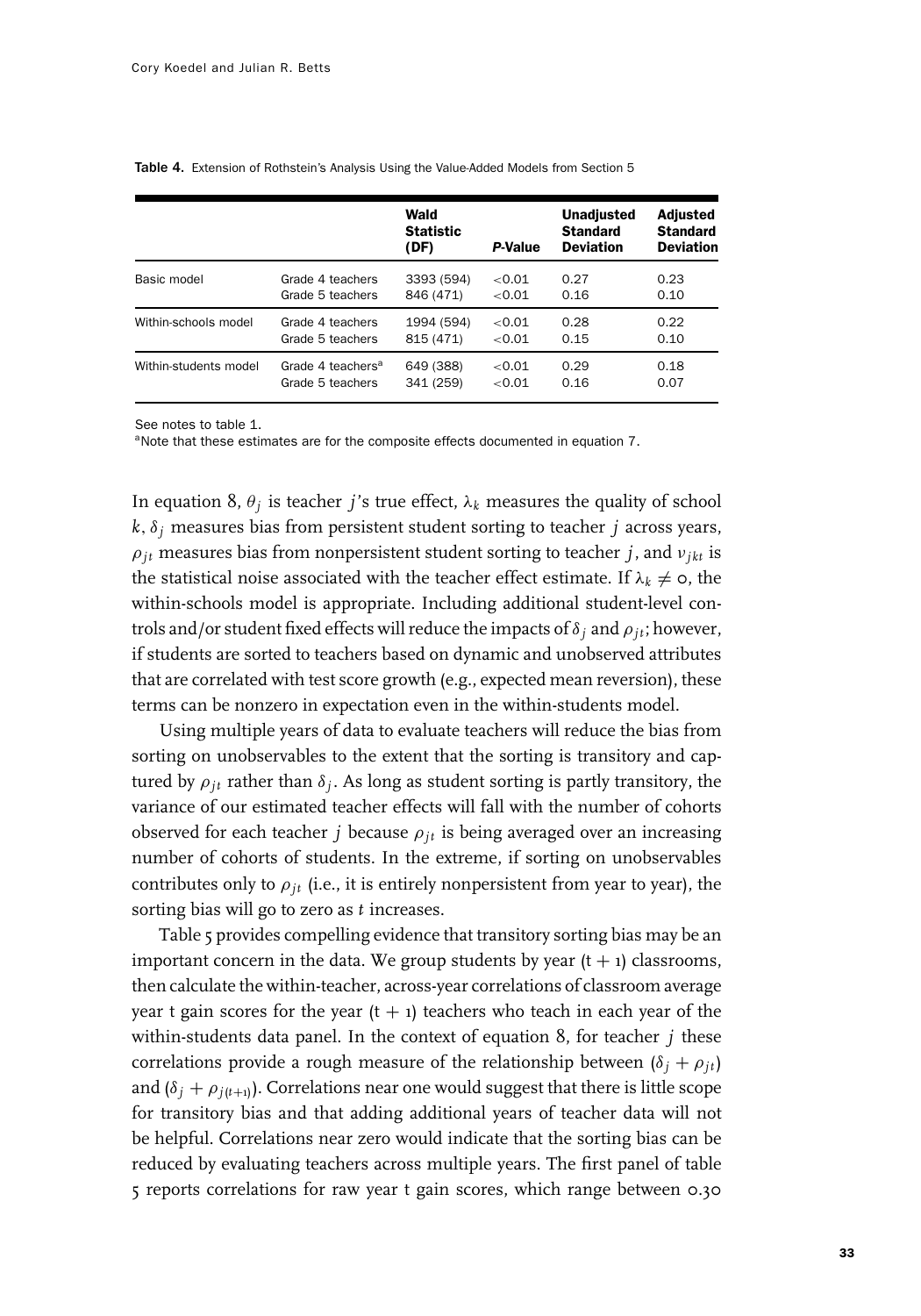|                                             | Year 1          | Year 2       | Year 3 |  |  |
|---------------------------------------------|-----------------|--------------|--------|--|--|
|                                             | Raw Gain Scores |              |        |  |  |
| Year 1                                      | $\mathbf{1}$    |              |        |  |  |
| Year <sub>2</sub>                           | 0.35            | $\mathbf{1}$ |        |  |  |
| Year 3                                      | 0.30            | 0.34         | 1      |  |  |
| Year t Gain Scores Demeaned within Students |                 |              |        |  |  |
| Year 1                                      | $\mathbf{1}$    |              |        |  |  |
| Year 2                                      | 0.20            | $\mathbf{1}$ |        |  |  |
| Year 3                                      | 0.14            | 0.30         | 1      |  |  |
|                                             |                 |              |        |  |  |

Table 5. Across-Year Correlations in Year t Gain Scores Averaged at the Teacher-by-Year Level for Year  $(t + 1)$  Teachers Who Taught in All Three Years of the Within-Students Panel

and 0.36 across years. The second panel reports correlations for year t gain scores that are demeaned within students (i.e., we subtract students' average gains), which are even smaller and range from 0.14 to 0.30. Although these correlations are not zero, they are far from one, suggesting that transitory sorting bias can be reduced by evaluating teachers across multiple years.

As a second way to investigate the significance of transitory sorting bias, we replicate our analysis from table 4 but evaluate only future teachers who teach students in every possible year of the data panel. For the basic and within-schools models, this means that future teachers teach students in four consecutive years. For the within-students model, future teachers teach students in three consecutive years (recall that we use only three year-cohorts of students in the within-students model).

We report our results in table 6. Consistent with what is suggested by the correlations in table 5, future teacher effects are smaller when we focus on future teachers who teach multiple cohorts of students. In fact, in the student fixed effects model, when we focus on future teachers who teach at least three classrooms of students, the adjusted variance of grade 5 teacher effects goes to zero. This suggests that at least some of the sorting bias uncovered by Rothstein (2010) is transitory.<sup>24</sup> This finding highlights perhaps the most policy-relevant implication of our study—evaluating teachers over multiple years will improve the performance of VAMs and, depending on the sorting environment, may

<sup>24.</sup> Our transitory sorting bias finding is consistent with other work that finds that multiyear teacher effects are more stable (McCaffrey et al. 2009) and more predictable (Goldhaber and Hansen 2008). However, reduced sampling variance will also be a determinant of these other results.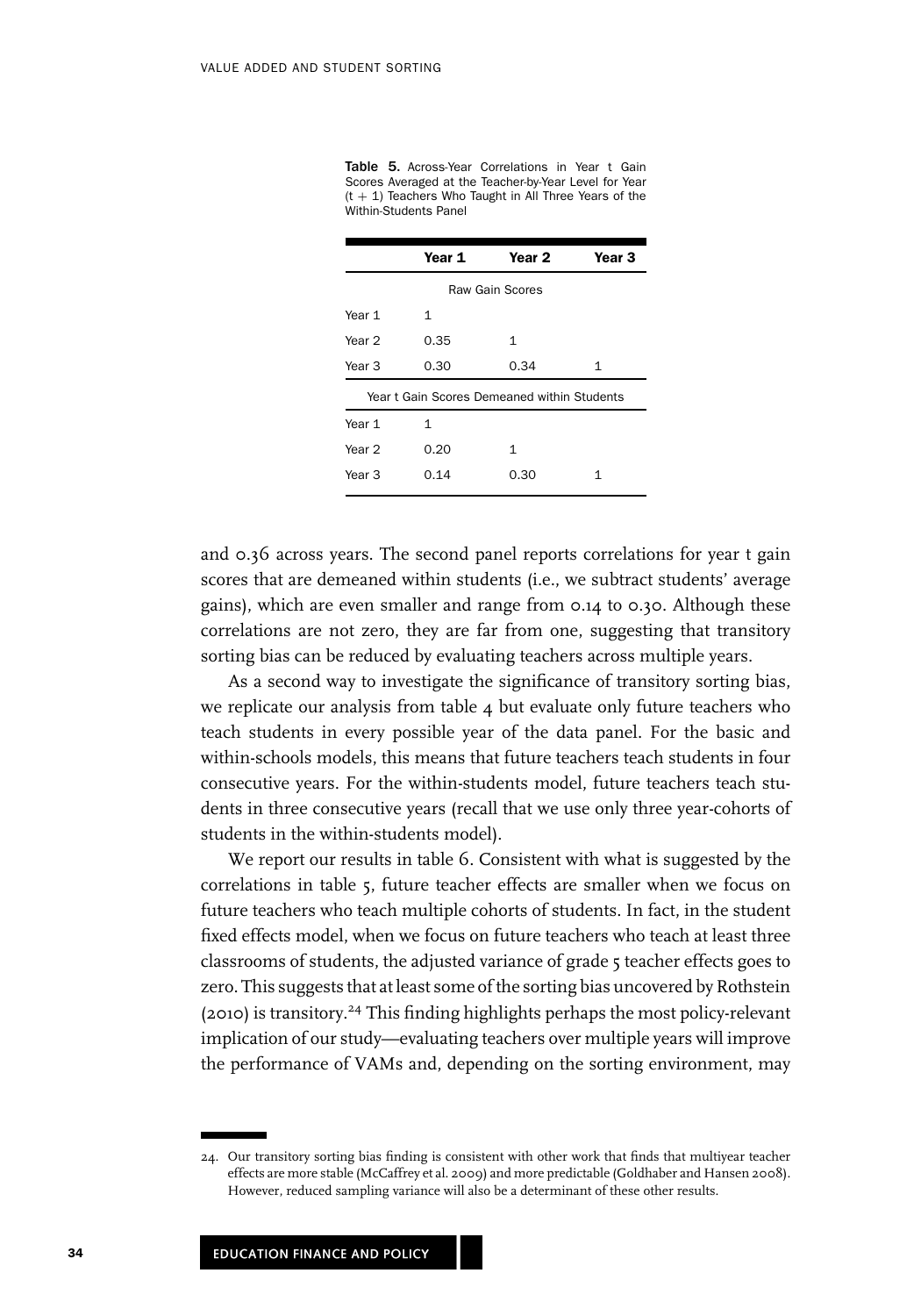|                 |                               | <b>Wald Statistic</b><br>(DF) | P-Value   | <b>Unadjusted</b><br>Variance (s.d.) | Adjusted<br>Variance (s.d.) |
|-----------------|-------------------------------|-------------------------------|-----------|--------------------------------------|-----------------------------|
| Basic model     | Grade 4 teachers              | 4640 (594)                    | < 0.01    | 0.27                                 | 0.23                        |
|                 | Grade 5 teachers              | 268 (140)                     | < 0.01    | 0.14                                 | 0.09                        |
| Within-schools  | Grade 4 teachers              | 2260 (594)                    | < 0.01    | 0.28                                 | 0.23                        |
| model           | Grade 5 teachers              | 260 (140)                     | ${<}0.01$ | 0.14                                 | 0.08                        |
| Within-students | Grade 4 teachers <sup>a</sup> | 684 (388)                     | < 0.01    | 0.29                                 | 0.19                        |
| model           | Grade 5 teachers              | 158 (147)                     | 0.25      | 0.13                                 | 0.00 <sup>b</sup>           |

Table 6. Extension of Rothstein's Analysis Using the Value-Added Models from Section 5 and Modeling Only Future Teachers Who Taught Students in Each Year of the Data Panel

*Notes:* See notes to table 1. For the basic and within-schools models, this analysis includes fifthgrade teachers who teach in all four years of our data panel. In the within-students model we evaluate just three year cohorts of students, and therefore we include fifth-grade teachers who teach in three consecutive years.

<sup>a</sup>Note that these estimates are for the composite effects documented in equation 7.

**bAdjusted variance estimate was marginally negative.** 

be sufficient to mitigate sorting bias if static tracking is adequately controlled for.<sup>25</sup>

# **6. IS THIS TRANSITORY SORTING BIAS OR SAMPLE SELECTION?**

In addition to transitory sorting bias, sample selection may also partly explain our results in table 6. For example, by requiring teachers to teach in all three years of our data panel, we exclude a disproportionate share of inexperienced teachers. If students are sorted differently to experienced and inexperienced teachers, this could contribute to our findings. Although we cannot capture fully the differences between the teachers who do and do not exit the data panel, we can replicate the correlative analysis in table 5 separately for the experienced and inexperienced teachers who remained in the data set for all three years. We present these correlations in table 7—they do not suggest that the magnitude of transitory sorting bias will differ across experienced and inexperienced teachers.<sup>26</sup>

We also directly test the extent to which our results in table 6 are driven by sample selection. If what we have uncovered is a sample selection effect, if we remove a cohort of student data and rerun the model using the new student subsample but the same teachers, the adjusted variance of grade 5 teacher effects should remain near zero, and the Wald test should continue

<sup>25.</sup> Although we focus on future teachers, the analysis is also relevant for lagged teachers. In omitted results we find that the patterns of bias associated with transitory sorting for future teachers are also reflected among lagged teachers, although the interpretation of the lagged teacher analysis is less straightforward for a handful of reasons, some specific to our data set (contact the authors for details).

<sup>26.</sup> We omit the demeaned gain score correlations for brevity—they are smaller in magnitude and display a similar pattern to the raw gain scores.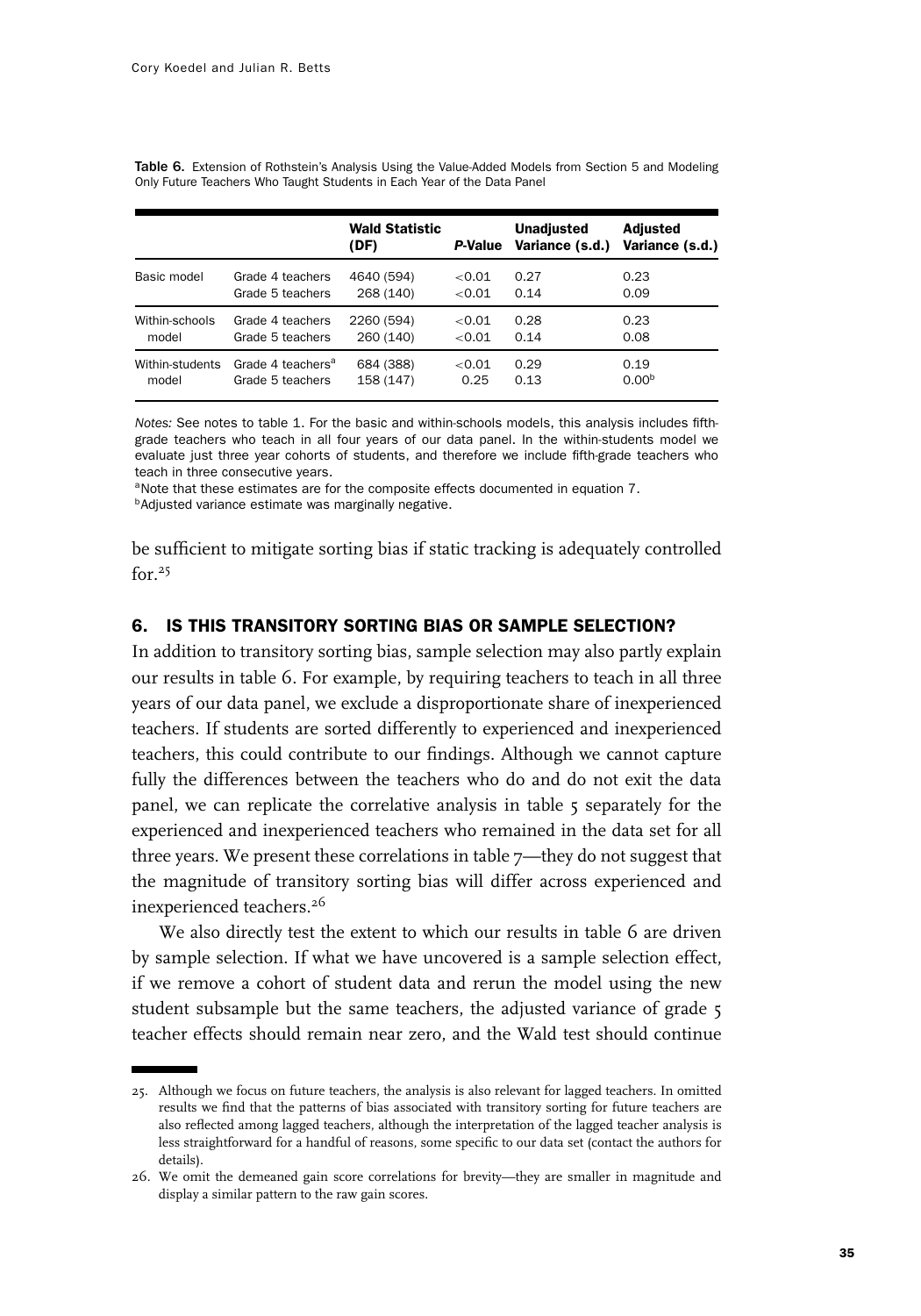| Table 7. Across-Year Correlations in Year t Gain Scores Av-     |
|-----------------------------------------------------------------|
| eraged at the Teacher-by-Year Level for Year $(t + 1)$ Teachers |
| Who Taught in All Three Years of the Within-Students Panel. bv  |
| Teacher Experience                                              |

|        | Year 1 | Year 2                                               | Year <sub>3</sub> |
|--------|--------|------------------------------------------------------|-------------------|
|        |        | Raw Gain Scores: Experienced Teachers ( $N = 104$ )  |                   |
| Year 1 | 1      |                                                      |                   |
| Year 2 | 0.27   | 1                                                    |                   |
| Year 3 | 0.33   | 0.38                                                 | 1                 |
|        |        | Raw Gain Scores: Inexperienced Teachers ( $N = 43$ ) |                   |
| Year 1 | 1      |                                                      |                   |
| Year 2 | 0.59   | 1                                                    |                   |
| Year 3 | 0.22   | 0.23                                                 | 1                 |

Table 8. Within-Students Model Using Only Future Teachers Who Taught Students in Each Year of the Data Panel, with Each of the Three Year Cohorts Individually Omitted from the Data Set

|                          |                               | Wald<br><b>Statistic</b><br>$(DF)^a$ | <b>P-Value</b> | <b>Unadjusted</b><br>Variance<br>(s.d.) | Adjusted<br>Variance<br>(s.d.) |
|--------------------------|-------------------------------|--------------------------------------|----------------|-----------------------------------------|--------------------------------|
| Drop fourth-grade cohort | Grade 4 teachers <sup>b</sup> | 568 (369)                            | ${<}0.01$      | 0.31                                    | 0.18                           |
| in 1999-2000             | Grade 5 teachers              | 181 (147)                            | 0.03           | 0.17                                    | 0.06                           |
| Drop fourth-grade cohort | Grade 4 teachers <sup>b</sup> | 651 (374)                            | ${<}0.01$      | 0.34                                    | 0.21                           |
| in 2000-1                | Grade 5 teachers              | 190 (147)                            | 0.01           | 0.20                                    | 0.09                           |
| Drop fourth-grade cohort | Grade 4 teachers <sup>b</sup> | 617 (332)                            | < 0.01         | 0.36                                    | 0.23                           |
| in 2001-2                | Grade 5 teachers              | 196 (147)                            | ${<}0.01$      | 0.21                                    | 0.07                           |

See notes to table 1.

<sup>a</sup>The number of grade 4 teachers included in the model changes across rows because some of the grade 4 teachers taught only in a single year. Note that the 2001–2 cohort of students was somewhat larger than the other two cohorts, which explains why there are fewer grade 4 teachers in the model when this cohort is dropped.

*bThese estimates are for the composite effects documented in equation 7.* 

to retain the null that all grade 5 teachers have an identical effect on grade 4 achievement. Table 8 shows the results when we reestimate the withinstudents model after removing one cohort of grade 4 students at a time. The adjusted variance of grade 5 teachers now rises. Also, in two of three cases the adjusted variance for the grade 4 teachers also increases as would be expected.

So why does the fixed effects model using future teachers who teach in all years, shown in table 6, appear to salvage hope for the use of VAMs? We conclude that there is not something unusual about this sample of grade 5 teachers. Rather, the main reason we succeed in reducing future teacher effects to zero has mostly to do with the fact that in table 6 we include only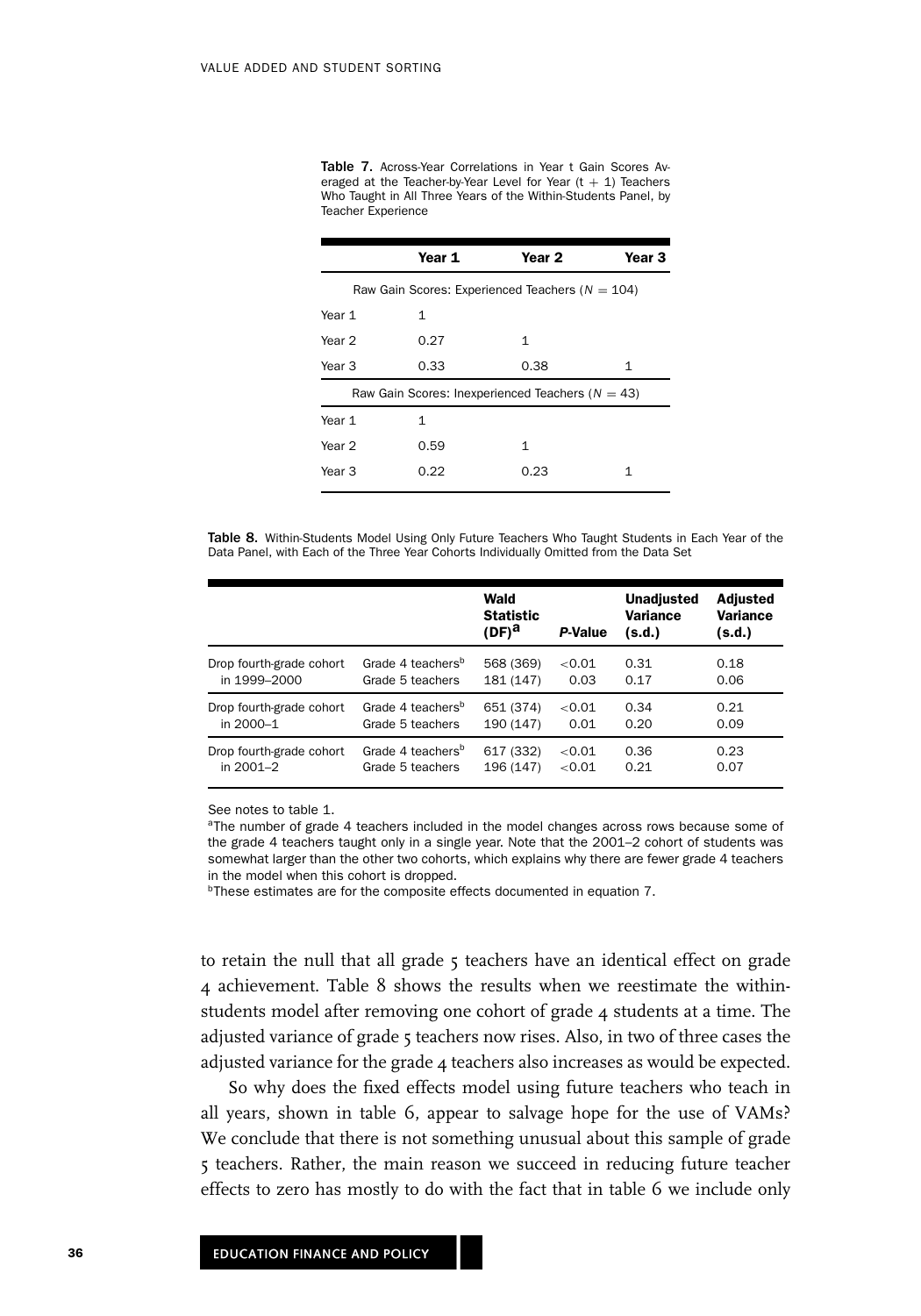grade 5 teachers who teach in all years in the data. The use of multiple years of data reduces transitory sorting bias significantly.<sup>27</sup>

# **7. THE VARIANCE OF TEACHER QUALITY IN SAN DIEGO**

The results from the previous section suggest that we can estimate the variance of causal teacher effects in San Diego using a within-students VAM that focuses on teachers who teach in all three years of our data panel. For this analysis we return to the within-students model in equation 6 from section 5 and estimate teacher effects for fourth-grade teachers. Unlike in the previous analysis, we do not include future teachers in the model, and we estimate a typical first-differenced specification (as opposed to the nonstandard specification in equation 7).

Across all the fourth-grade teachers in our within-students sample, the adjusted standard deviation of the teacher effects from the model in equation 6 is estimated to be 0.22; this number is similar in magnitude to the results above.<sup>28</sup> To estimate the magnitude of the variance of actual teacher quality, free from sorting bias, we split the teacher sample into two groups. Group A consists of fourth-grade teachers who taught in all three years of our within-students data panel, and group B consists of teachers who did not. Approximately 45 percent of the fourth-grade teachers belong to group A and 55 percent belong to group B.<sup>29</sup> Consistent with the transitory sorting bias result in table 6, the adjusted variance of the teacher effects from group A is approximately 24 percent smaller than the adjusted variance of the teacher effects from group B. Correspondingly, the standard deviations of the adjusted teacher effect distributions, measured in standard deviations of the test, are 0.20 for group A and 0.23 for group B. The standard deviation of the adjusted difference in variance between the two groups is 0.11. Table 9 documents these results.

Although the analysis in the previous section suggests that the observed variance gap between the teachers in groups A and B will be driven, at least in

<sup>27.</sup> In an analysis omitted for brevity, we investigated the extent to which transitory student sorting is exacerbated by principal turnover. Although our findings are consistent with a principal-turnover effect in the expected direction, the effect is not statistically significant. One implication of this result is that transitory student sorting does not unduly depend on principal turnover. Further details are available from the authors upon request.

<sup>28.</sup> Recall that the within-student teacher effect estimates in tables 6 and 8 are from the nonstandard first-differenced model in equation 7.

<sup>29.</sup> Note that in table 6, roughly 57 percent of fifth-grade teachers taught in all three years of the data panel. The difference in stability between our fourth- and fifth-grade teacher samples may be explained by the different selection criteria. Our initial sample of fifth-grade teachers in table 4 teach at least twenty students for whom we observe teacher assignments in four consecutive years, while our sample of fourth-grade teachers teach at least twenty students for whom we observe teacher assignments in just three consecutive years. In addition, the fifth-grade teacher sample is identified conditional on students being taught by one of the teachers in the fourth-grade teacher sample.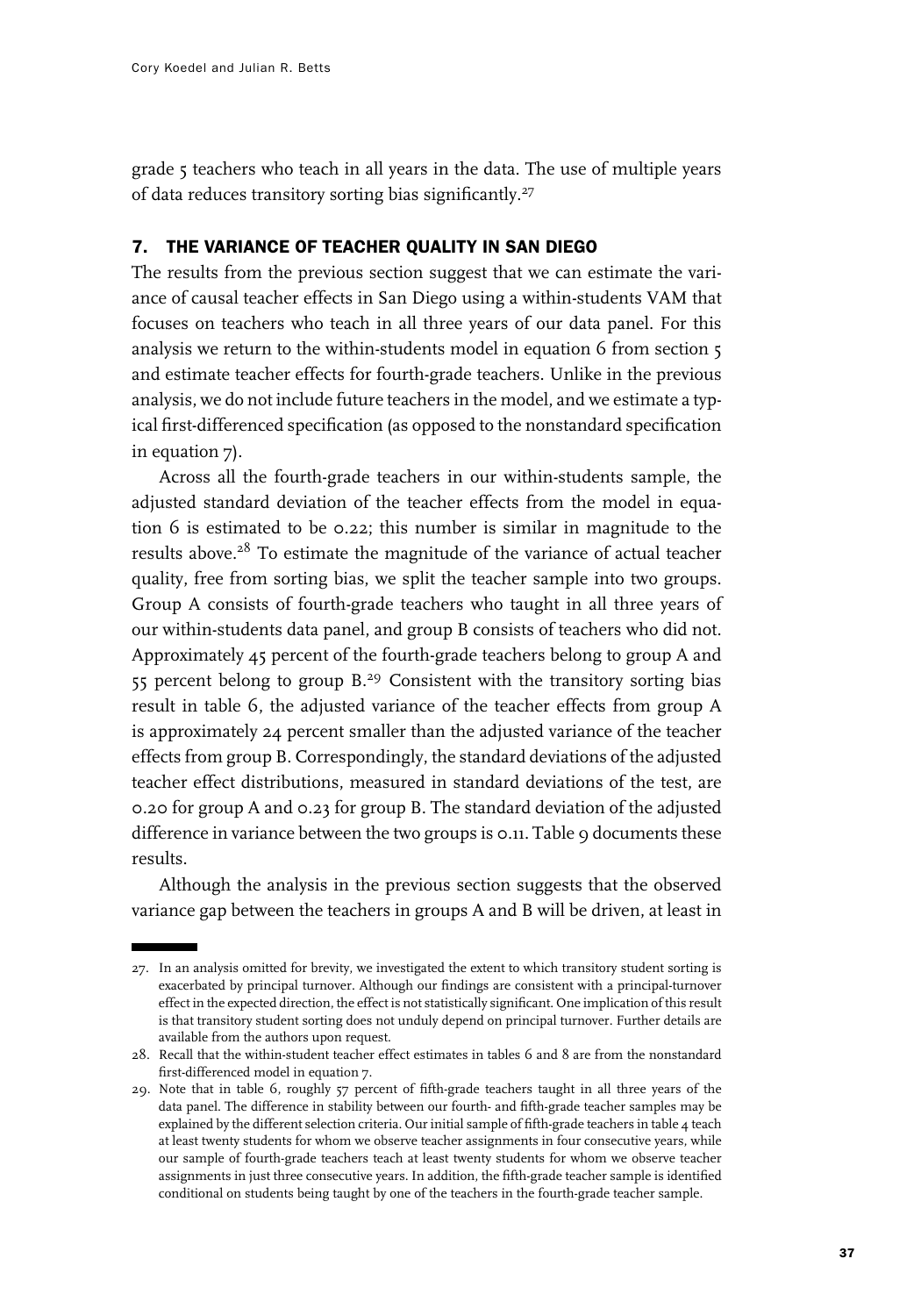|              | <b>Unadjusted</b><br>Variance <sup>a</sup> | Adjusted<br>Variance <sup>a</sup> | <b>Standard Deviation</b><br>(adjusted) <sup>b</sup> |
|--------------|--------------------------------------------|-----------------------------------|------------------------------------------------------|
| All teachers | 128                                        | 76                                | 0.22                                                 |
| Group A      | 110                                        | 64                                | 0.20                                                 |
| Group B      | 141                                        | 84                                | 0.23                                                 |
| Variance gap | 31                                         | 20                                | 0.11                                                 |

Table 9. Teacher-Effect Variance Estimates from the Within-Students Model (Equation 6)

*Notes:* Teachers in group A taught in all three years of the data panel; teachers in group B did not.

<sup>a</sup>The unadjusted and adjusted variance estimates are in raw test score points. **bThe standard deviation estimates are ratios of the standard deviations of the** teacher effect (and bias) distributions to the standard deviation of the fourth-grade test score distribution. These estimates are analogous to those presented in tables 2, 5, and 6.

Table 10. Differences in Observable Characteristics between Teachers Who Taught in All Three Years of Our Data Panel (Group A) and Those Who Did Not (Group B)

|                                              | <b>Group A</b> | <b>Group B</b> |
|----------------------------------------------|----------------|----------------|
| Share with experience of less than 5 years   | 0.27           | 0.48           |
| Share with experience between 5 and 10 years | 0.20           | 0.19           |
| Share with experience of more than 10 years  | 0.53           | 0.33           |
| Share with MA degree                         | 0.65           | 0.48           |
| Share with BA in education                   | 0.40           | 0.38           |
|                                              |                |                |

*Note:* Characteristics are averaged within teachers over the course of the data panel.

part, by differences in transitory sorting bias, two other explanations merit discussion. First, again, sample selection may be a concern if group A is a more homogeneous group of teachers than group B. As shown in table 10, there are some observable differences in experience and education that suggest this might be a concern. Specifically, teachers in group A are likely to be more experienced and to have a master's degree. We investigate the extent to which differences across groups along these dimensions might explain the observed variance difference by estimating the within-group variance of teacher quality for more and less experienced teachers, and then for teachers with and without master's degrees. The within-group variance of teacher effects among teachers with master's degrees is higher than the within-group variance of those without, which works counter to the observed variance gap. For experience, there is more variation among teachers with ten or more years of experience and among novice teachers (with five or fewer years of experience) than among teachers with five to ten years of experience. Ultimately, the variance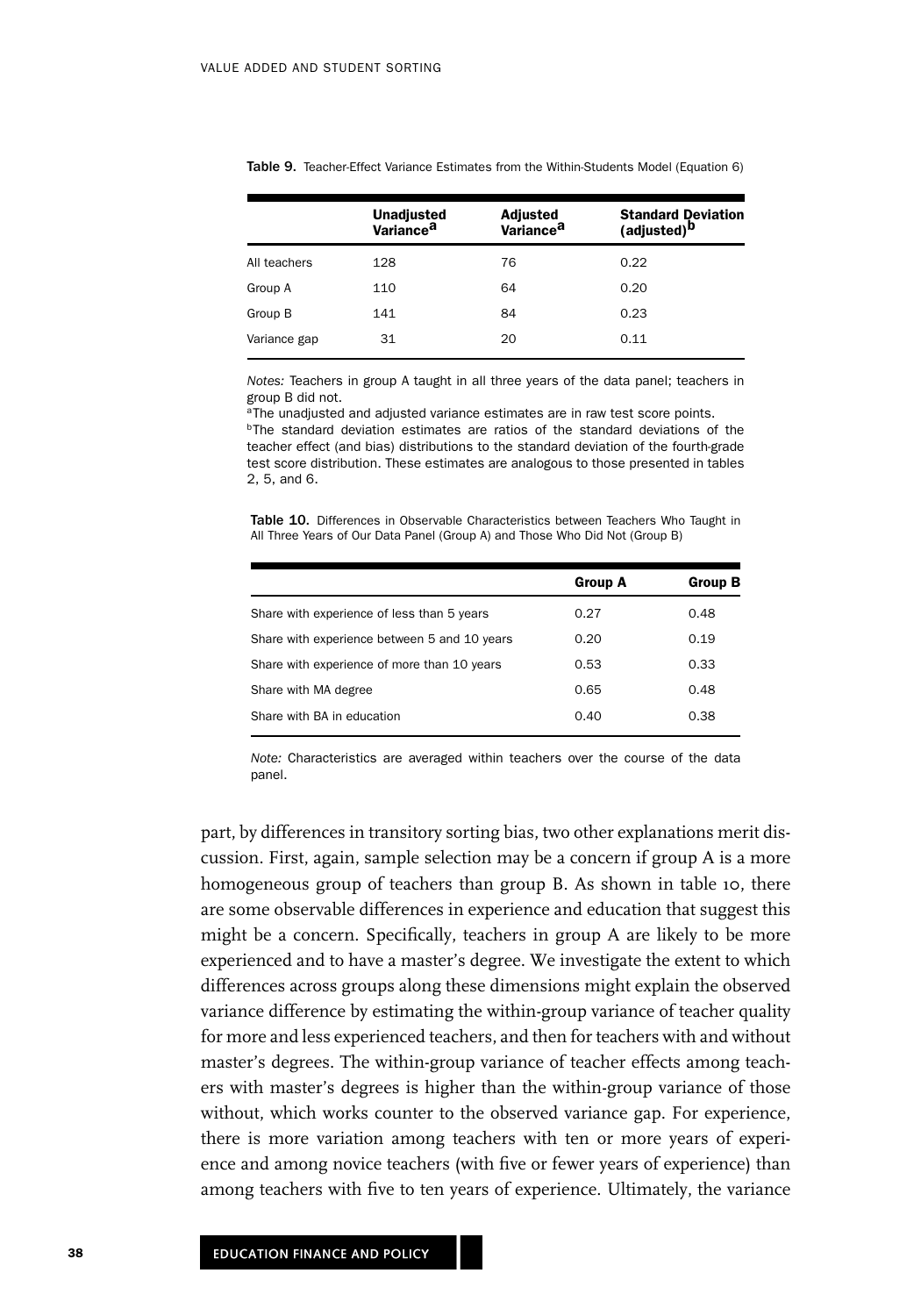decompositions based on grouping teachers by observable qualifications do not suggest a clear variance gap effect.30

We also note that the grouping criterion here is somewhat arbitrary in the sense that there is nothing particularly special about the years covered by our data panel. For example, some of the teachers in group A surely left the district in the year after our data panel ended or did not teach in the year before it started, and some of the teachers in group B surely taught in three or more contiguous years outside the data panel (for example, if a teacher taught in the year prior to the first year of our data panel, and then in the first two years of our data panel but not the third, we would assign the teacher to group B).

The second explanation for the observed variance gap is that it occurs by chance. To evaluate this possibility, we use a bootstrap to derive empirically the distribution from which the variance gap estimate would be drawn if the sample were split at random. We randomly assign the teachers from our sample into two groups that are equivalent in size to groups A and B above, and calculate the adjusted variance gap between these randomly assigned groups. We repeat this procedure five hundred times and use the five hundred variance gap estimates to define the variance gap distribution. The variance gap is calculated as the adjusted variance of teacher effects in the smaller group minus the adjusted variance of teacher effects in the larger group, all divided by the adjusted variance of teacher effects in the larger group. In other words, we calculate [v*ar*(*Gr oupA*) − v*ar*(*Gr oupB*)]/v*ar*(*Gr oupB*)). The average variance gap generated by the bootstrap analysis is  $+1$  percent. The standard deviation in this variance gap is quite large, though, at 24 percent. Thus the variance gap estimated between the teachers in groups A and B  $(-24)$  percent as shown in the second column of table 9) is just over a standard deviation away from the average of the empirical variance gap distribution (at approximately the 13th percentile of the range of bootstrapped estimates). Although the empirical variance gap distribution is wide (the 90 percent confidence interval ranges from  $-35$  to  $+45$  percent), which limits our ability to detect statistical significance even when the observed variance gap is large, the gap estimated between groups A and B is suggestive of a transitory sorting bias effect.

<sup>30.</sup> The differences in variances across the teacher samples split by observable qualifications are small, in the neighborhood of 0.01–0.02 standard deviations. Although we cannot disentangle the effects of transitory sorting bias from the observable differences across teachers in the two samples of interest (groups A and B), there is a large literature showing that teachers differ only mildly in effectiveness based on observable qualifications (Hanushek 1996; exceptions in the literature include Clotfelter, Ladd, and Vigdor 2007). Perhaps most relevant to the present study, Betts, Zau, and Rice (2003) estimate VAMs in the SDUSD using student fixed effects, with separate models for elementary, middle, and high school students. Although they find some evidence that teacher qualifications matter at the high school level, they find very little evidence of this in elementary schools.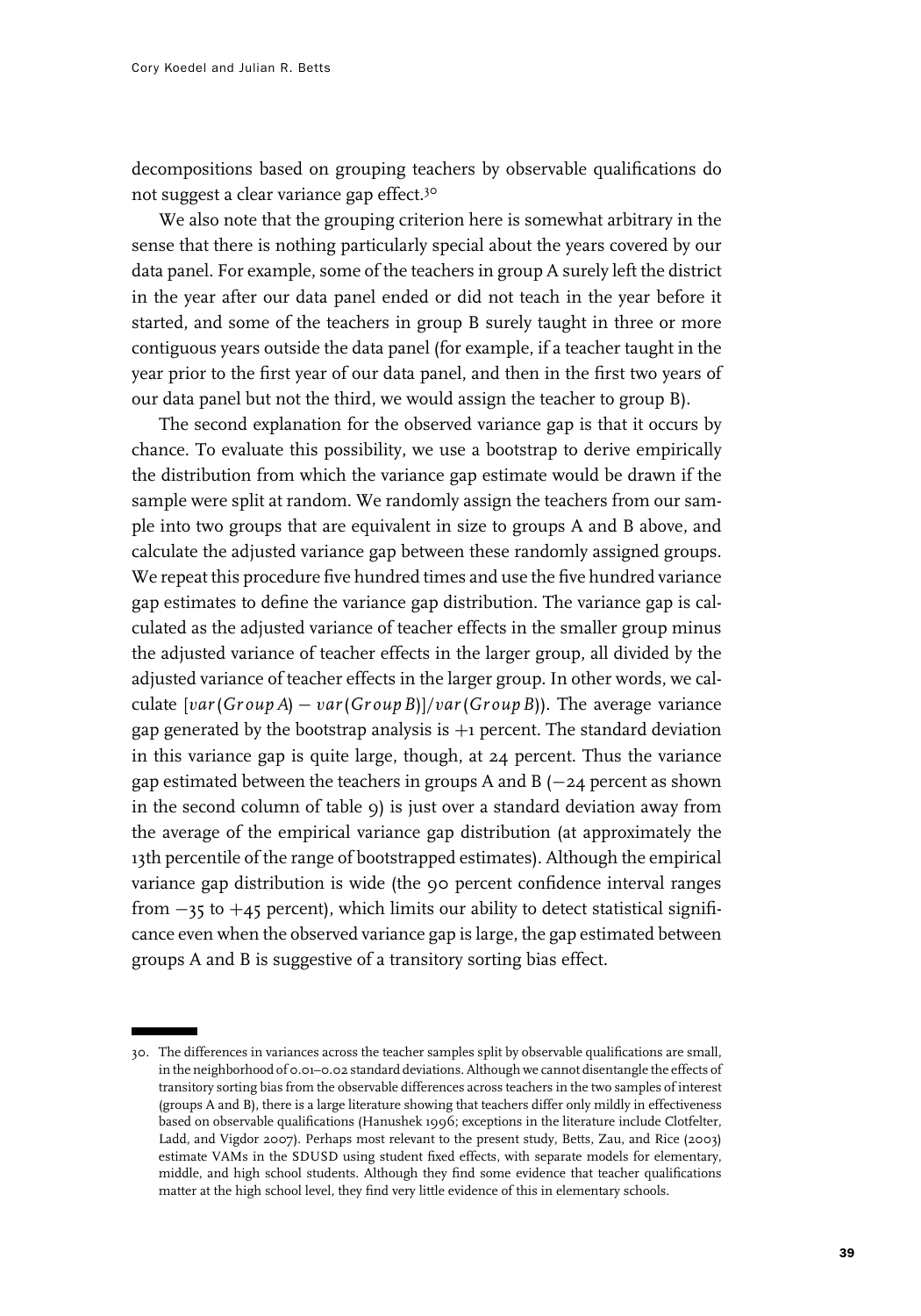## **8. CONCLUSION**

On the one hand, our results corroborate Rothstein's key finding that VAMs of student achievement can produce biased estimates of teacher effects. In fact, we show that even detailed VAMs that estimate teacher effects across multiple cohorts of students can still produce biased estimates, as evidenced by the future teacher effects documented in tables 4, 6, and 8. On the other hand, our results are encouraging because they indicate that sorting bias in value-added estimation need not be as large as is implied by Rothstein's work. A key finding here is that using multiple years of classroom observations for teachers will reduce sorting bias in value-added estimates. This result raises concerns about using single-year measures of teacher value added to evaluate teacher effectiveness. For example, one may not want to use achievement gains of the students of novice teachers who are in their first year of teaching to make decisions about which novice teachers should be retained.

In our setting in San Diego, using a student fixed effects model and evaluating teachers who teach students in three consecutive years mitigates the contribution of sorting bias to the teacher effect estimates. Although this result may not universally generalize and depends on the degree of studentteacher sorting in our data, it suggests that under some circumstances valueadded modeling can continue to be a powerful tool in the analysis of teacher effectiveness.

Nonetheless, to the extent that our results corroborate Rothstein's findings, they highlight an important issue with incorporating value-added measures of teacher effectiveness into high-stakes teacher evaluations. Namely, value added is manipulatable by administrators who determine students' classroom assignments. Our entire analysis is based on a low-stakes measure of teacher effectiveness. If high stakes were assigned to value-added measures of teacher effectiveness, sufficient safeguards would need to be put in place to ensure that the system could not be gamed through purposeful sorting of students to teachers for the benefit of altering value-added measures of teacher effectiveness.

The authors thank Andrew Zau and many administrators at the San Diego Unified School District (SDUSD), in particular Karen Bachofer and Peter Bell, for helpful conversations and assistance with data issues. We also thank Zack Miller, Shawn Ni, Mike Podgursky, seminar participants at Northwestern University and Simon Fraser University, and two anonymous referees for useful comments and suggestions, and the National Center for Performance Incentives for research support. SDUSD does not have an achievement-based merit pay program, nor does it use value-added student achievement data to evaluate teacher effectiveness. The underlying project that provided the data for this study has been funded by a number of organizations, including the William and Flora Hewlett Foundation, the Public Policy Institute of California, the Bill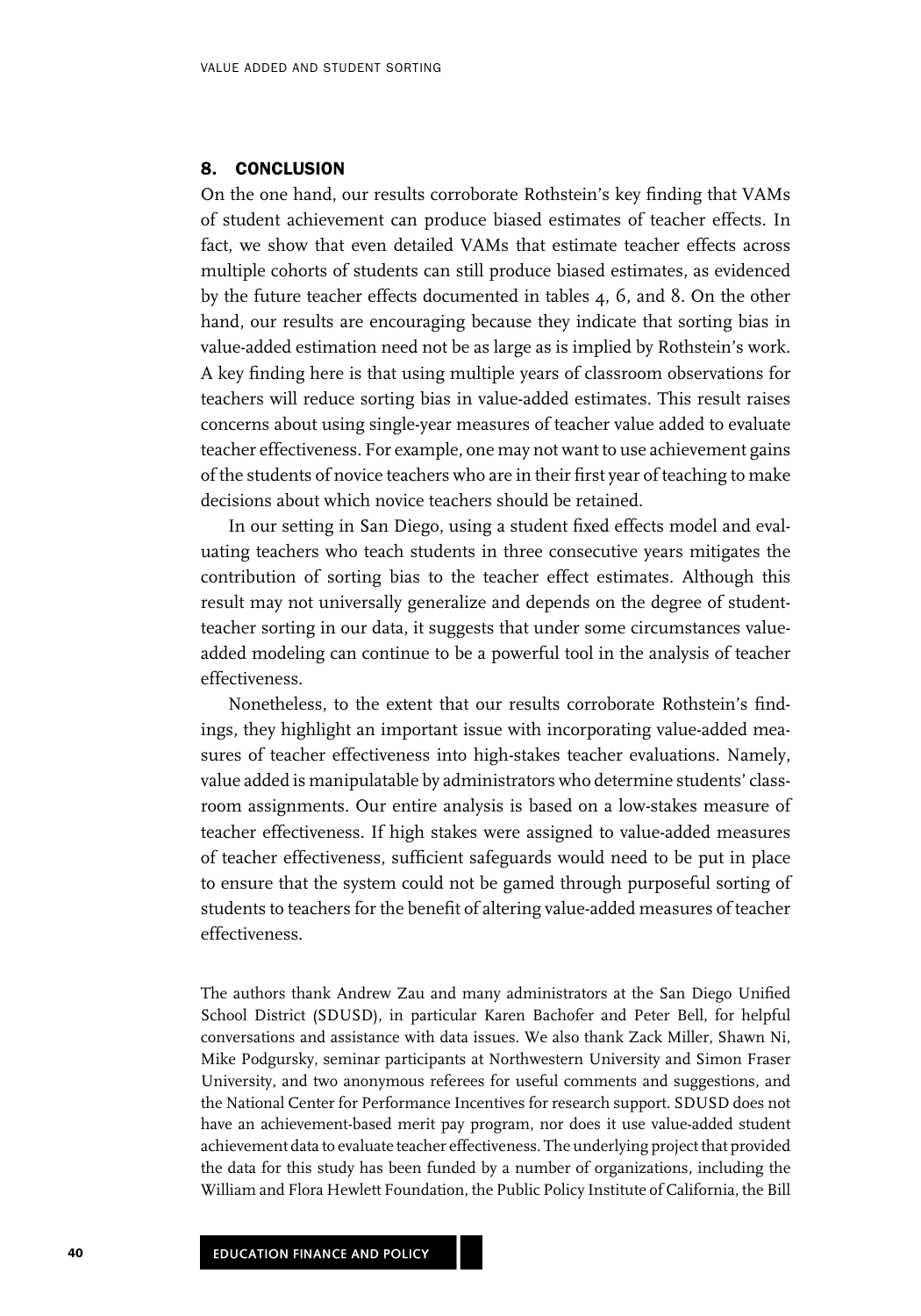and Melinda Gates Foundation, the Atlantic Philanthropies, and the Girard Foundation. None of these entities has funded the specific research described here, but we warmly acknowledge their contributions to the work needed to create the database underlying the research.

## **REFERENCES**

Aaronson, Daniel, Lisa Barrow, and William Sander. 2007. Teachers and student achievement in the Chicago public high schools. *Journal of Labor Economics* 25: 95–135.

Anderson T. W., and Cheng Hsiao. 1981. Estimation of dynamic models with error components. *Journal of the American Statistical Association* 76: 598–609.

Betts, Julian R., Andrew Zau, and Lorien Rice. 2003. *Determinants of student achievement: New evidence from San Diego*. San Francisco: Public Policy Institute of California.

Clotfelter, Charles T., Helen F. Ladd, and Jacob L. Vigdor. 2007. Teacher-student matching and the assessment of teacher effectiveness. *Journal of Human Resources* 41: 778–820.

Goldhaber, Dan, and Michael Hansen. 2008. Is it just a bad class? Assessing the stability of measured teacher performance. CRPE Working Paper No. 2008-5.

Hanushek, Eric. 1996. Measuring investment in education. *Journal of Economic Perspectives* 10: 9–30.

Hanushek, Eric, John Kain, Daniel O'Brien, and Steven Rivkin. 2005. The market for teacher quality. NBER Working Paper No. 11154.

Harris, Douglas, and Tim R. Sass. 2006. Value-added models and the measurement of teacher quality. Unpublished paper, Florida State University.

Harris, Douglas, and Tim R. Sass. 2007. What makes for a good teacher and who can tell? Unpublished paper, Florida State University.

Jacob, Brian, and Lars Lefgren. 2007. Principals as agents: Subjective performance assessment in education. NBER Working Paper No. 11463.

Kane, Thomas, and Douglas Staiger. 2002. The promise and pitfalls of using imprecise school accountability measures. *Journal of Economic Perspectives* 16: 91–114.

Kane, Thomas, and Douglas Staiger. 2008. Estimating teacher impacts on student achievement: An experimental evaluation. NBER Working Paper No. 14607.

Koedel, Cory. 2009. An empirical analysis of teacher spillover effects in secondary school. *Economics of Education Review* 28(6): 682–92.

Koedel, Cory, and Julian R. Betts. 2007. Re-examining the role of teacher quality in the educational production function. Working Paper No. 07–08, University of Missouri, Columbia.

Koedel, Cory, and Julian R. Betts. 2010. Value-added to what? How a ceiling in the testing instrument influences value-added estimation. *Education Finance and Policy*  $5(1): 54-81.$